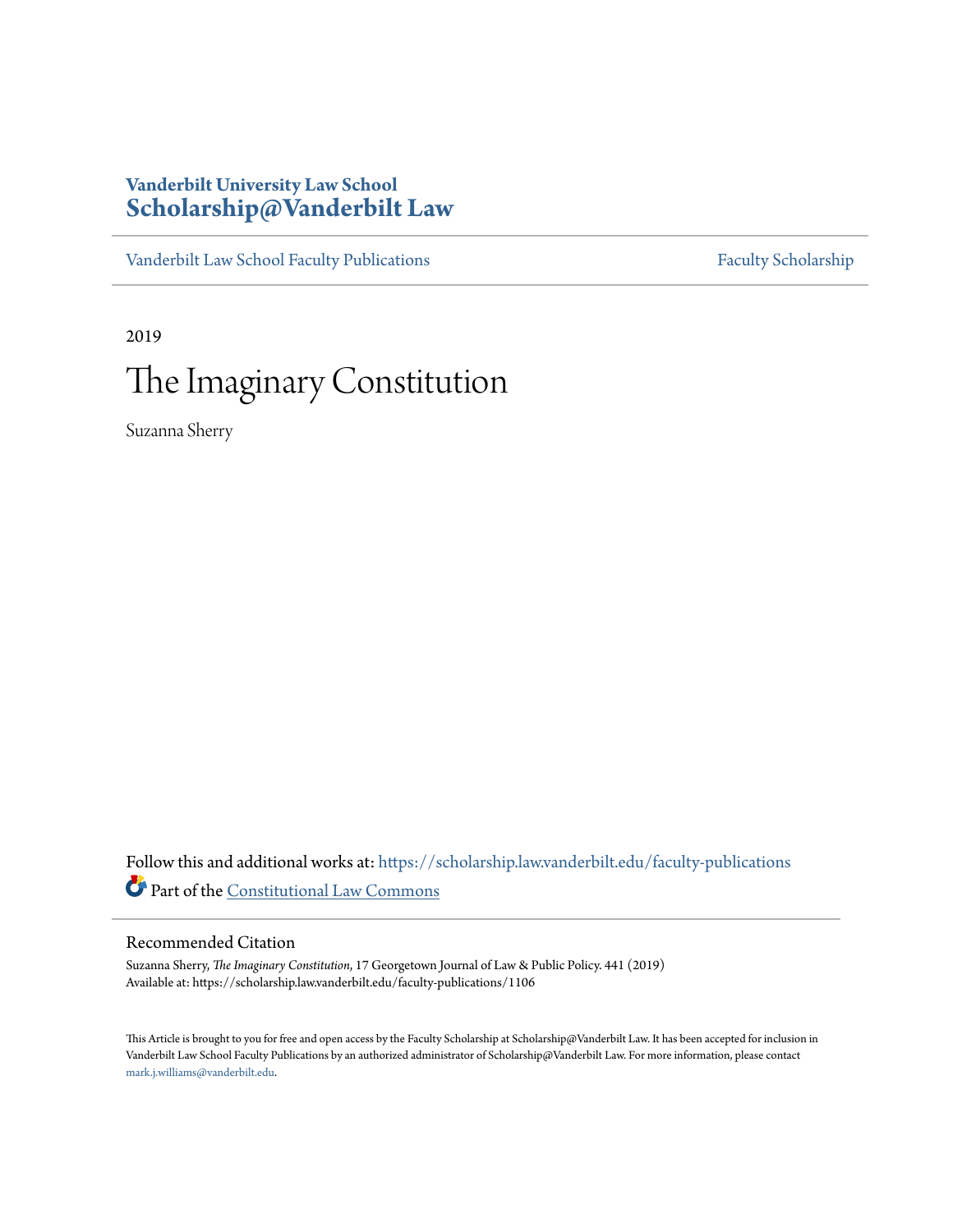# **The Imaginary Constitution**

#### SUZANNA SHERRY\*

#### **ABSTRACT**

*How many ways can conservatives spin an originalist tale to support their deregulatory, small-government vision? The answer is apparently infinite. In a new book, Gary Lawson and Guy Seidman are the latest in a long line of scholars who insist that the real original meaning of the Constitution demands unwinding the regulatory state and substantially limiting the power of the federal government. They argue that the Constitution is a fiduciary instrument, specifically a power of attorney. After summarizing the book, this essay turns to three of its most important failings, each of which serves to make the book a work of politics, not history. In the end, their account is imaginative but their Constitution is imaginary.* 

#### TABLE OF CONTENTS

|    |                            |    |                                                        | 442 |
|----|----------------------------|----|--------------------------------------------------------|-----|
| L  | OUR FIDUCIARY CONSTITUTION |    |                                                        | 442 |
| H. | ORIGINALIST ALL THE WAY    |    |                                                        | 447 |
| Ш. |                            |    | LAW-OFFICE HISTORY                                     | 449 |
|    | $\overline{A}$             |    |                                                        | 449 |
|    |                            | 1. |                                                        | 450 |
|    |                            | 2. |                                                        | 451 |
|    |                            | 3. | Actions Speak Louder than Words                        | 452 |
|    |                            | 4. |                                                        | 453 |
|    | $B_{-}$                    |    | Mischaracterizing the Founders as Modern Conservatives | 454 |
|    |                            | 1. |                                                        | 454 |
|    |                            | 2. |                                                        | 454 |
|    |                            | 3. | The Founding Generation's Other Great Fear: Majority   | 457 |

<sup>\*</sup> Herman O. Loewenstein Professor of Law, Vanderbilt University. I thank Dan Farber and Ganesh Sitaraman for very helpful comments on earlier drafts, and Griffin Farha for excellent research assistance. © 2019, Suzanna Sherry.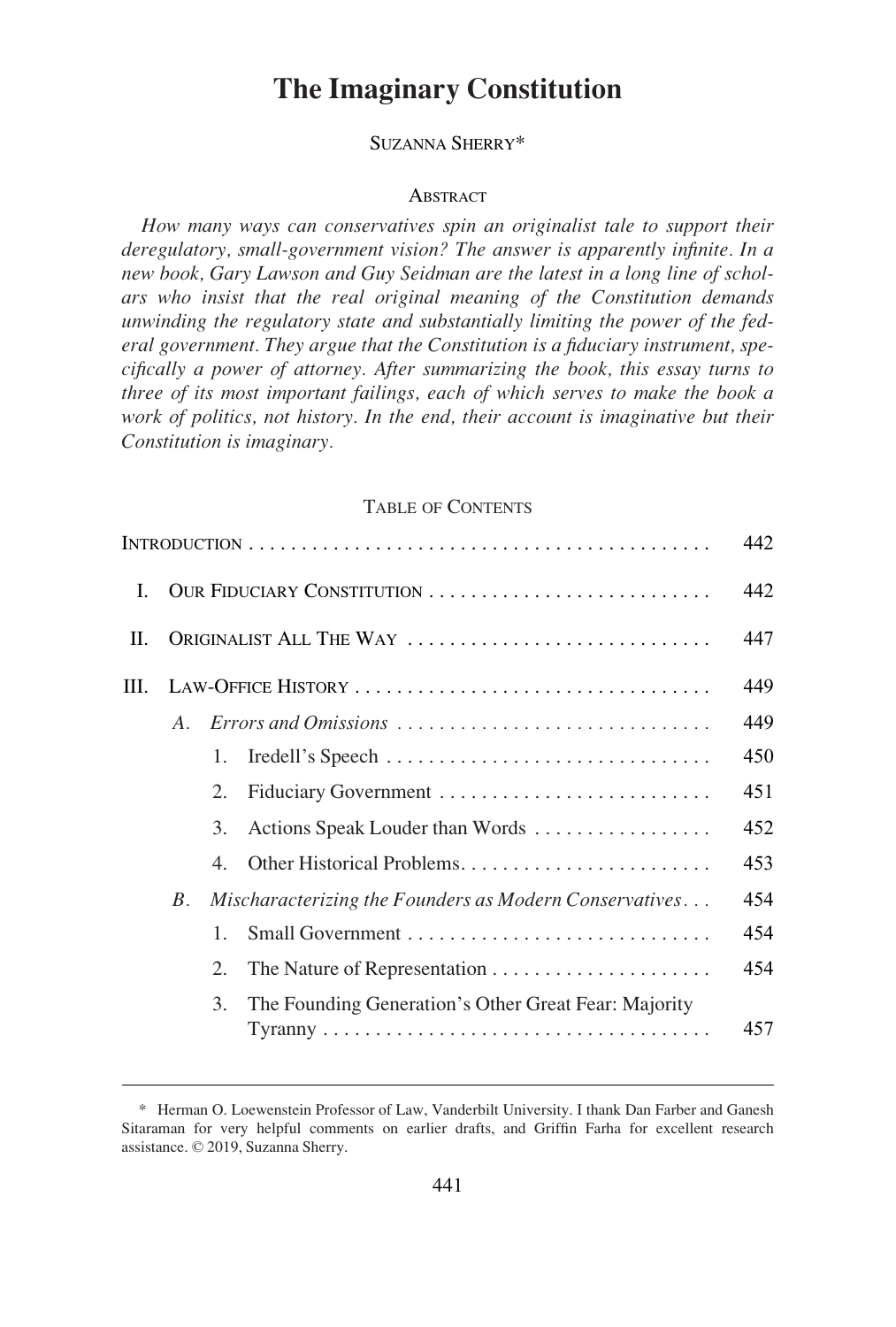<span id="page-2-0"></span>

|  | 462 |
|--|-----|

#### **INTRODUCTION**

How many ways can conservatives spin an originalist tale to support their deregulatory, small-government vision? The answer is apparently infinite. Gary Lawson and Guy Seidman are the latest in a long line of scholars who insist that the *real* meaning of the Constitution demands unwinding the regulatory state, limiting the power of the federal government, and, oh yes, invalidating the dreaded individual mandate of the ACA (thus saving a handful of Americans about \$700 each). $<sup>1</sup>$ </sup>

You have to give them credit for imagination, though. Eschewing more traditional views of the Constitution as, alternatively, a plan of government, a pact among states, or a charter of liberty, they argue that the Constitution is a fiduciary instrument. Specifically, it is a grant of a power of attorney. In it, the principal— "We the People"—grants particular and limited powers to act on the principal's behalf to three agents: the Congress, the President, and the federal courts. It is, in the words of the book's subtitle, a fiduciary Constitution.

In Part I of this essay, I provide a brief summary of the book. In the remaining parts, I turn to three of its most important failings, each of which serves to make the book a work of politics, not history. In the end, their account is imaginative but their Constitution is imaginary.

#### I. OUR FIDUCIARY CONSTITUTION

Lawson and Seidman build their case in a logical fashion. They first examine the general structure and wording of contemporaneous powers (or letters) of attorney, which bear some similarity to the structure and wording of the Constitution. They suggest that most Americans of the time were probably familiar with fiduciary instruments and fiduciary law, "either by serving as fiduciaries, having someone serve as their fiduciary, or knowing or being related to someone in one or the other of these categories."2 To make the leap from private fiduciary relationships to "fiduciary government," Lawson and Seidman focus on some of the Founding generation's sources of political theory ("Fiduciary Government in

<sup>1.</sup> *See* GARY LAWSON & GUY SEIDMAN, "A GREAT POWER OF ATTORNEY": UNDERSTANDING THE FIDUCIARY CONSTITUTION (2017). Their predecessors include RICHARD A. EPSTEIN, THE CLASSICAL LIBERAL CONSTITUTION: THE UNCERTAIN QUEST FOR LIMITED GOVERNMENT (2014) (arguing that the Founders *meant* to write a "classical liberal," rather than "progressive," Constitution); MICHAEL GREVE, THE UPSIDE-DOWN CONSTITUTION (2012) (arguing that the Founders wrote a Constitution embodying "competitive federalism"); RANDY E. BARNETT, RESTORING THE LOST CONSTITUTION (2004) (arguing that the Founders wrote a libertarian Constitution).

<sup>2.</sup> LAWSON & SEIDMAN, *supra* note 1, at 29.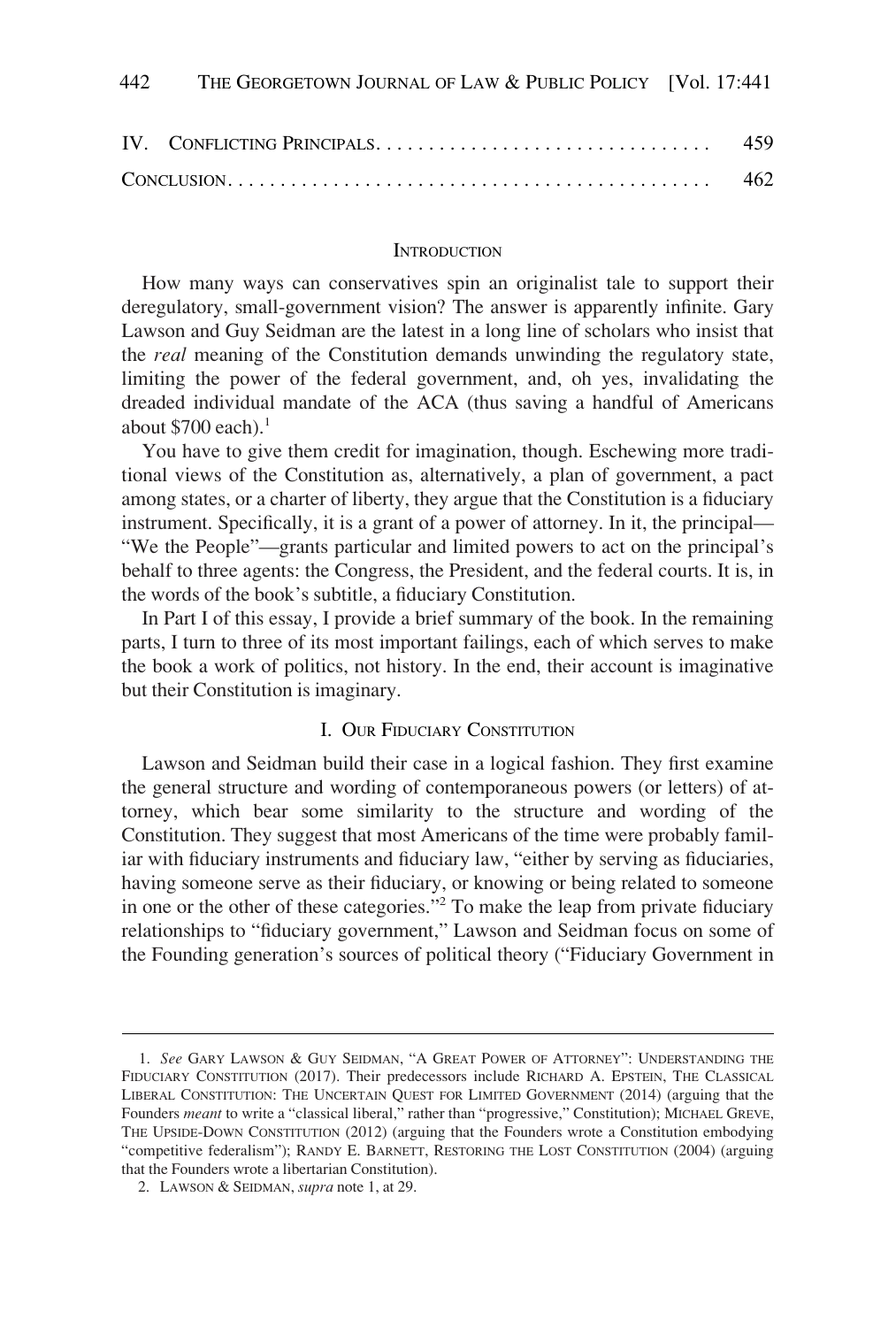Theory") and on state constitutions written before 1787 ("Fiduciary Government in Action").

They conclude that "[t]he case for viewing the Constitution as some kind of agency instrument is . . . overwhelming, even if the case for treating it specifically as an eighteenth-century person would have treated a power of attorney proves more equivocal."3 They concede that the arguments for instead treating the Constitution as a species of corporate charter, rather than as a power of attorney, are "powerful."4 Nonetheless, "because corporations, as public entities exercising delegated power, would be subject to fiduciary principles," Lawson and Seidman contend that most of the general principles of fiduciary relationships are relevant regardless of whether the Constitution is specifically a power of attorney rather than a corporate charter.<sup>5</sup>

If the Constitution is a power of attorney, Lawson and Seidman argue, then ascertaining its original meaning requires applying the background rules for interpreting powers of attorney and other fiduciary instruments—in short, eighteenthcentury agency law. The three rules of agency law most significant to modern constitutionalists are the strict construction of the agent's powers, the doctrine of principals and incidents, and the duty of personal exercise of delegated power.6 According to the authors, the latter two applied to all fiduciary relationships, including corporations. However, again according to the authors, the requirement of strict construction applies only to powers of attorney; corporate charters are to be interpreted liberally.<sup>7</sup>

And where do those background rules take us? Together, they result in an interpretation of the Constitution that makes most of the past century or so of federal law unconstitutional. Lawson and Seidman do not talk much about the consequences of narrowly construing federal power—especially the enumerated powers of Congress. But they do not have to. "Strict constructionism" has been a watchword of conservatives advocating small government for decades.<sup>8</sup> Lawson

7. LAWSON & SEIDMAN, *supra* note 1, at 68; *see also id*. at 106–07. I disclaim any independent knowledge of eighteenth-century agency or corporate law, and am relying entirely on their account whenever I describe such law.

<sup>3.</sup> *Id.* at 11; *see also id*. at 172 ("We claim the Constitution has enough resemblance to a fiduciary instrument, and specifically to a power of attorney, to make the eighteenth-century background rules for interpretation of such documents relevant at some level to ascertaining the meaning . . . of the Constitution.").

<sup>4.</sup> *Id.* at 68.

<sup>5.</sup> *Id.* 

<sup>6.</sup> Lawson and Seidman discuss strict construction at 68–69 and 105–06, principals and incidents at 79–103, and personal exercise (or non-delegation) at 104–129. They also discuss two other rules of agency law, the duties of care and loyalty (130–50) and the duty of impartiality (151–71). With one exception that I will mention later, none of these additional duties is of much relevance to today's constitutional questions.

<sup>8.</sup> *See, e.g.*, DAVID MERVIN, RONALD REAGAN AND THE AMERICAN PRESIDENCY 146 (1990) ("To be appointed to the federal judiciary during the Reagan years it was not enough to be a Republican, it was also necessary to be a 'strict constructionist'"); Edward Lazarus, *Bush and the Court*, WASH. POST (Oct. 24, 2000), [https://www.washingtonpost.com/archive/opinions/2000/10/24/bush-and-the-court/d72f38fd](https://www.washingtonpost.com/archive/opinions/2000/10/24/bush-and-the-court/d72f38fd-d80a-4377-86eb-42ee4ca941e0/?utm_term=.22e217b04f43)[d80a-4377-86eb-42ee4ca941e0/?utm\\_term=.22e217b04f43](https://www.washingtonpost.com/archive/opinions/2000/10/24/bush-and-the-court/d72f38fd-d80a-4377-86eb-42ee4ca941e0/?utm_term=.22e217b04f43) [<https://perma.cc/2L3E-N9V3>] (reporting on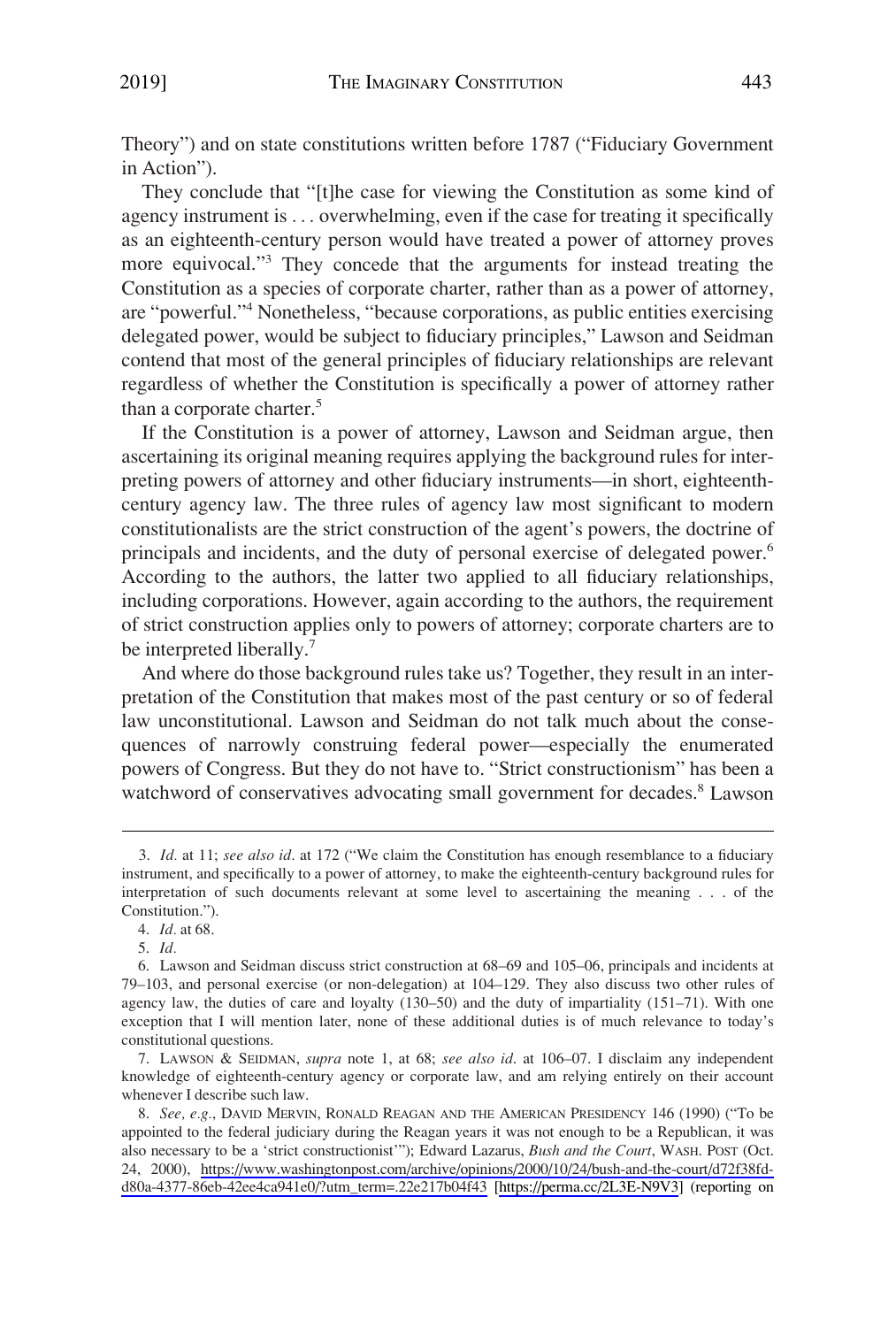and Seidman may also be circumspect here because of their earlier concession that the Constitution might be fairly viewed as a corporate charter (to be liberally construed) rather than as a power of attorney. They do, however, have a great deal to say about the consequences of the other two doctrines.

The doctrine of principals and incidents means that an agent can exercise only expressly granted powers (principal powers) and those implied powers (incidental powers) that are "'incident and directly necessary' to execution of the principal powers."9 An incidental power must thus be both *subordinate* or *inferior* to a principal power, and *necessary* to its execution. One of the most common ways that eighteenth-century fiduciary documents described incidental powers was to grant the agent the power to do all things "necessary and proper" to carry out the principal powers.10 (You can see where this is leading.)

And so Lawson and Seidman create a list of things that cannot be incidental powers—and thus are not authorized by the Necessary and Proper Clause because such things are not subordinate or inferior. It is, according to them, "a close question" whether establishing a national bank is a principal or incidental power.<sup>11</sup> They leave as an exercise for the reader whether regulating intrastate commerce is a principal or incidental power, $12$  thus implying that it is at least a close question. On other issues, they have no doubts. Compelling a person "to purchase a commercial product," as they describe the ACA's individual

12. *Id.* at 103.

Strict Constructionist?, N.Y. TIMES (Apr. 16, 1970), [https://www.nytimes.com/1970/04/16/archives/in](https://www.nytimes.com/1970/04/16/archives/in-the-nation-whats-a-strict-constructionist.html)[the-nation-whats-a-strict-constructionist.html](https://www.nytimes.com/1970/04/16/archives/in-the-nation-whats-a-strict-constructionist.html) [\[https://perma.cc/EM3D-NHZS](https://perma.cc/EM3D-NHZS)] ("In Judge Blackmun, it is said, President Nixon has found the 'strict constructionist' of the Constitution for which he had been searching."); *see also* Randy E. Barnett, *The Original Meaning of the Commerce Clause*, 68 U. CHI. L. REV. 101 (2001) (arguing for a narrow interpretation of the Commerce Clause); Robert H. Bork, *Neutral Principles and Some First Amendment Problems*, 47 IND. L.J. 1, 8 (1971) ("The judge must stick close to the text and the history, and their fair implications, and not construct new rights"). Lawson and Seidman do suggest—although they do not insist—that strict construction might make federal exercise of the power of eminent domain unconstitutional. LAWSON & SEIDMAN, *supra* note 1, at 94–96. presidential nominee George W. Bush's promise that Supreme Court "nominees be 'strict constructionists' who would not 'legislate' from the bench"); Tom Wicker, *In The Nation: What's a* 

<sup>9.</sup> LAWSON & SEIDMAN, *supra* note 1, at 82 (quoting Lord Darcy v. Askwith, 80 Eng. Rep. 380, 380 (1618)).

<sup>10.</sup> Both strict construction and a narrow interpretation of incidental powers were, as Lawson and Seidman recognize, a solution to the problem of agency costs. LAWSON AND SEIDMAN, *supra* note 1, at 23–26. Ironically, the law's strategy for dealing with agency costs has—like the Constitution itself evolved since the eighteenth century, in ways that make strict construction and the doctrine of incidents especially inapt in the context of describing the powers of governmental institutions. As a leading scholar of fiduciary law has written, the early approach, "which predictably has failed, was to minimize the agent's discretionary powers." Robert H. Sitkoff, *The Economic Structure of Fiduciary Law*, 91 B.U. L. REV. 1039, 1042 (2011). It failed because "the very purpose of retaining an agent with expertise is undermined if the agent is not given room to apply that expertise on behalf of the principal in changing conditions." *Id.* at 1040–41. Similarly, to the extent that many in the Founding generation believed that legislators should rely on their own expertise or experience rather than simply mirroring the views of their constituents, *see infra* text accompanying notes 67–85, construing legislators' powers narrowly defeats their ability to fulfill their obligations.

<sup>11.</sup> LAWSON & SEIDMAN, *supra* note 1, at 89.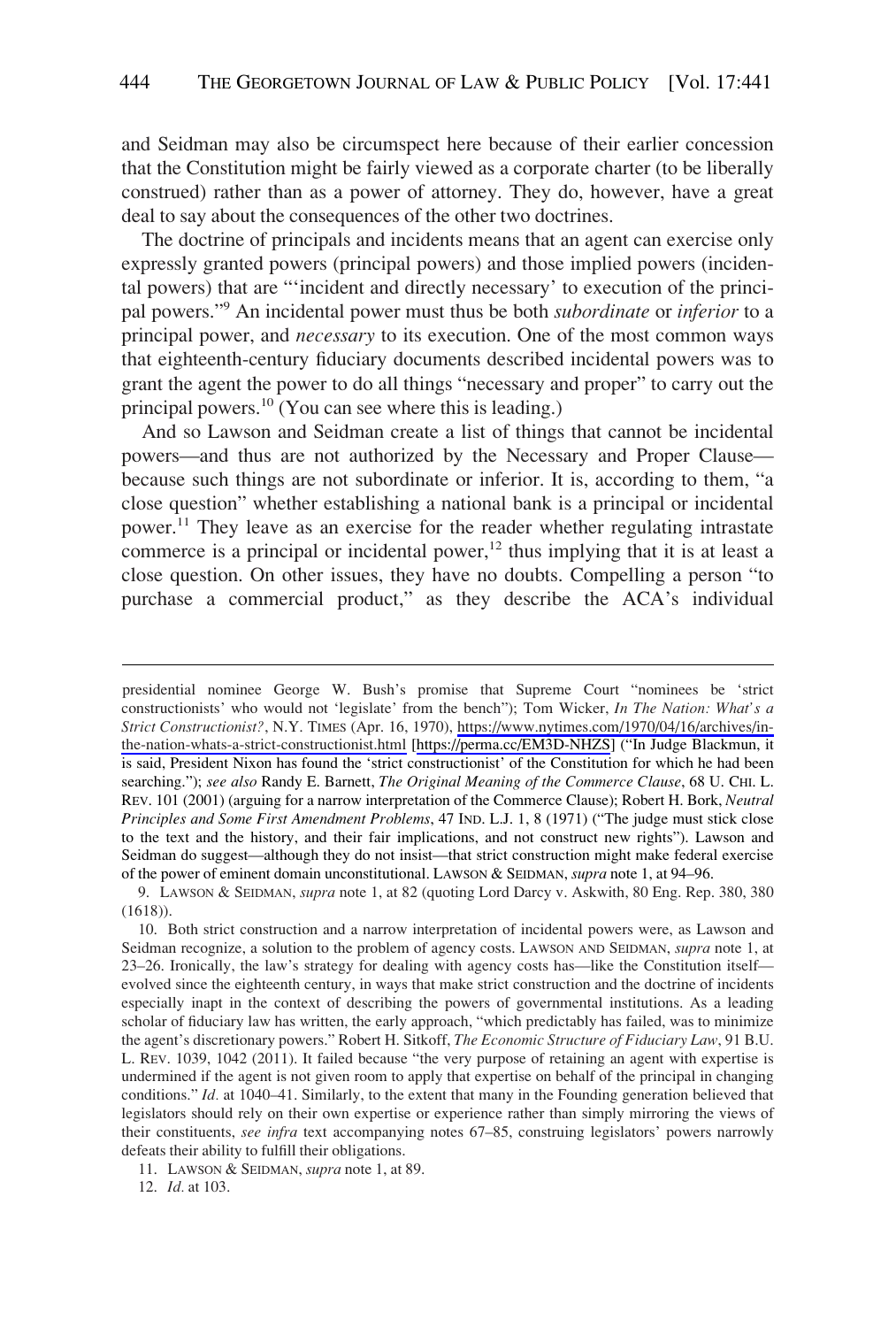mandate,<sup>13</sup> is "an extraordinary power of independent significance."<sup>14</sup> They also describe the individual mandate as "forc[ing] people to deal with other private parties," a description that could apply to much of federal antidiscrimination law, and which therefore suggests that such laws are outside the purview of the Necessary and Proper Clause.<sup>15</sup> The federal police power is also a principal power not granted by the Necessary and Proper Clause, as is federal commandeering of state legislatures or executives.<sup>16</sup>

Lawson and Seidman turn next to the principle that agents must exercise their discretionary duties personally. Applying this agency principle to the Constitution yields a robust non-delegation doctrine: "the Constitution forbids delegation of discretionary powers unless such delegation is explicitly or implicitly, but in either case affirmatively, authorized by the Constitution."17 To illustrate, they focus on the particular example of Congress's delegation to the National Marine Fisheries Service the determination of legal size limits for caught fish,18 finding it to be an unconstitutional delegation of discretionary legislative power by the fiduciary Congress. But the principle applies to almost all delegations to administrative agencies, as Lawson and Seidman recognize. They note that "the grant of authority to the National Marine Fisheries Service is not even remotely unique or unusual in the scope or breadth of discretion granted to the agency to define lawful and unlawful conduct."19 The administrative state, in other words, is largely unconstitutional.

The non-delegation principle derived from fiduciary law goes even further than most versions of the non-delegation doctrine, which concentrate on

<sup>13.</sup> Some of us might describe it as regulating *how* individuals participate in the interstate market for health insurance: Do they self-insure or do they outsource? *See, e.g.*, Michael J. Graetz & Jerry L. Mashaw, *Constitutional Uncertainty and the Design of Social Insurance: Reflections on the Obamacare Case*, 7 HARV. L. & POL'Y REV. 343, 346–48 (2013) (characterizing "the failure to buy health insurance as a decision to self-insure"); Ronald Kahn, *The Commerce Clause and Executive Power: Exploring Nascent Individual Rights in* National Federation of Independent Business v. Sebelius, 73 MD. L. REV. 133, 181 (2013) ("[I]t remains true that the decision whether to self-insure has an impact on interstate commerce."); Abigail R. Moncrieff, *The Individual Mandate as Healthcare Regulation: What the Obama Administration Should Have Said in* NFIB v. Sebelius, 39 AM. J.L. & MED. 539, 556–62 (2013) (arguing that "the mandate is a means of eliminating inefficiencies that arise from self-insured healthcare transactions").

<sup>14.</sup> LAWSON & SEIDMAN, *supra* note 1, at 93.

<sup>15.</sup> *Id.* at 94. Perhaps they would consider federal prohibitions on race discrimination to be within Congress's enumerated powers under § 5 of the Fourteenth Amendment, but it's hard to see how, on their reading of the Constitution, that argument could extend to federal civil rights laws that prohibit discrimination on the basis of gender, religion, or national origin.

<sup>16.</sup> LAWSON & SEIDMAN, *supra* note 1, at 100.

<sup>17.</sup> *Id.* at 112.

<sup>18.</sup> *Id.* at 107–09. The example is drawn from *Yates v. United States*, 135 S. Ct. 1074 (2015). The actual case turned on the meaning of "tangible object" in the Sarbanes-Oxley Act, 18 U.S.C. § 1519, and is well worth reading in its own right, both for the unusual alignment of Justices and for the clarity of the various opinions' views on statutory interpretation. Lawson and Seidman would not even reach the statutory question, because they would find the delegation of authority to the agency unconstitutional in the first place.

<sup>19.</sup> LAWSON & SEIDMAN, *supra* note 1, at 109.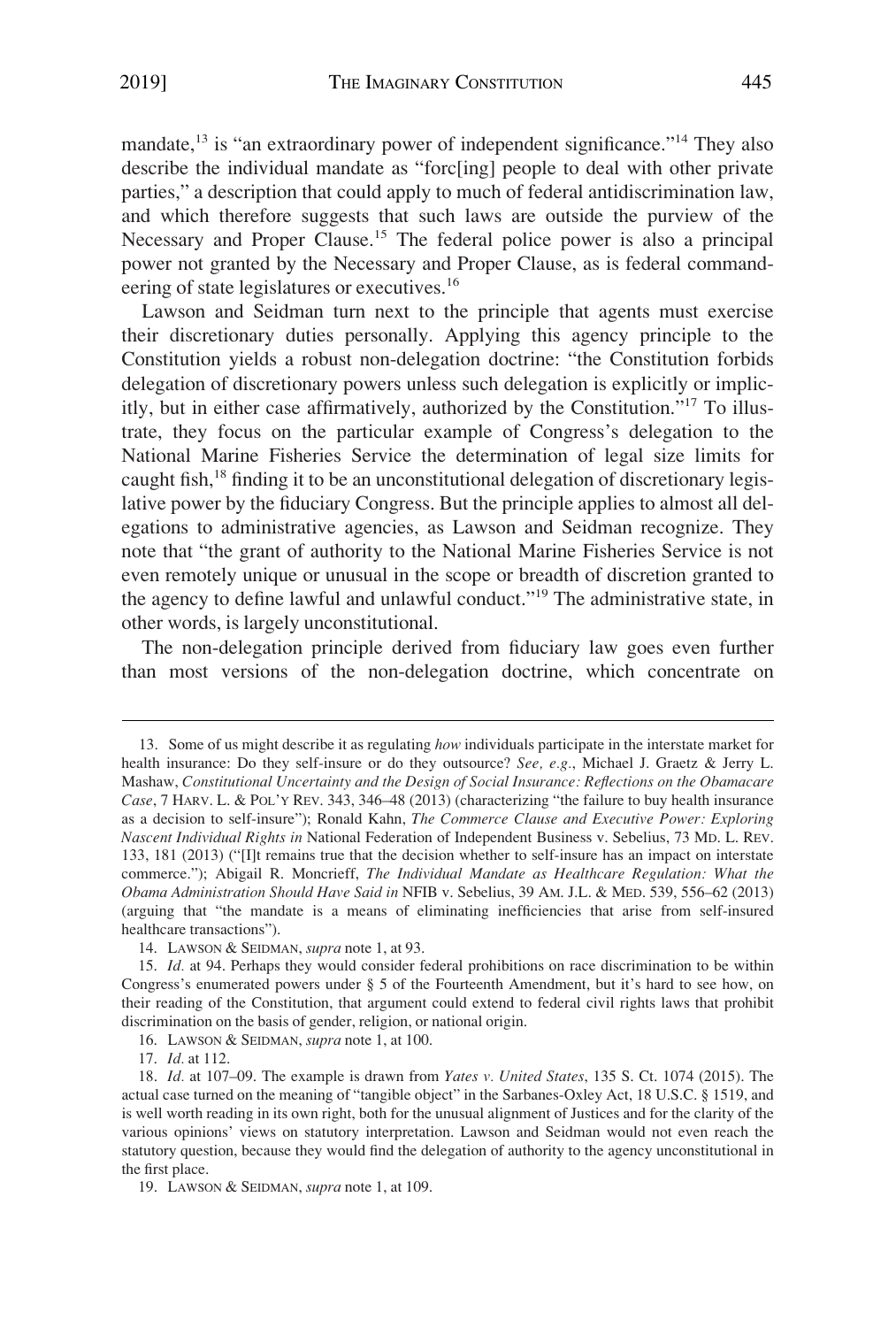delegations to administrative agencies. Because the fiduciary principle of nondelegation applies to *all* exercises of federal power, "there is no warrant for limiting [its] reach."20 Congress is not even permitted to delegate the governance of federal territories, federal property, federal enclaves, or the District of Columbia. It must manage and prescribe rules for all of those matters itself. And if that become too much to handle? Congress "can always turn land over to states or private parties."<sup>21</sup> Talk about a blueprint for small government.

In short, interpreting the Constitution as incorporating the background principles of eighteenth-century fiduciary law produces results that conservative politicians and academics have been advocating—and mostly failing to persuade legislatures or courts to adopt—since the New Deal. As the blurb on the jacket notes, the book is fundamentally a "picture of the original design for limited government."

And there's more! One of the problems with originalism (and, as I will suggest in the next section, the book depends on originalist premises) is that it cannot explain some iconic cases that Americans believe to be unequivocally correct.<sup>22</sup> The originalist response is often a strained attempt to fit the cases within the originalist paradigm. Michael McConnell, for example, has made a valiant effort to defend *Brown v. Board of Education*<sup>23</sup> on originalist grounds.<sup>24</sup> Lawson and Seidman's fiduciary Constitution provides an originalist justification for *Bolling v. Sharp*, <sup>25</sup>*Brown*'s companion case invalidating segregated schools in the District of Columbia. Here they rely on the duty of impartiality to conclude that Congress, as a fiduciary, is "required to act *fairly* as between different classes of beneficiary."26 Because Congress had no reasonable grounds to distinguish between black and white schoolchildren, it did not act fairly when it established racially segregated schools in the District of Columbia.<sup>27</sup> Thus the fiduciary Constitution not only accomplishes the goals of conservatives, it also legitimatizes one of the most iconic and most doctrinally difficult Supreme Court cases.

*Bolling* aside, if Lawson and Seidman are correct, we must undo much of the jurisprudence (and invalidate most of the federal laws and virtually all of the

<sup>20.</sup> *Id.* at 125.

<sup>21.</sup> *Id.* at 126.

<sup>22.</sup> *See, e.g.*, William P. Marshall, *Progressive Constitutionalism, Originalism, and the Significance of Landmark Decisions in Evaluating Constitutional Theory*, 72 OHIO ST. L.J. 6 (2011).

<sup>23. 347</sup> U.S. 483 (1954).

<sup>24.</sup> Michael W. McConnell, *Originalism and the Desegregation Decisions*, 81 VA. L. REV. 947 (1995). The effort is generally viewed as unsuccessful by historians. *See, e.g.*, Michael J. Klarman, Brown, *Originalism, and Constitutional Theory: A Response to Professor McConnell*, 81 VA. L. REV. 1881 (1995). Lawson and Seidman explicitly make no claims about either state powers or the limitations imposed by the Fourteenth Amendment. LAWSON & SEIDMAN, *supra* note 1, at 12, 147, 175 n.26.

<sup>25. 347</sup> U.S. 497 (1954). As Lawson and Seidman note, the constitutional basis for *Bolling* is somewhat problematic. LAWSON & SEIDMAN, *supra* note 1, at 151–56.

<sup>26.</sup> LAWSON & SEIDMAN, *supra* note 1, at 157 (quoting 1 SAMUEL LIVERMORE, A TREATISE ON THE LAW OF PRINCIPAL AND AGENT 85–86 (1818)).

<sup>27.</sup> *Id.* at 170–71.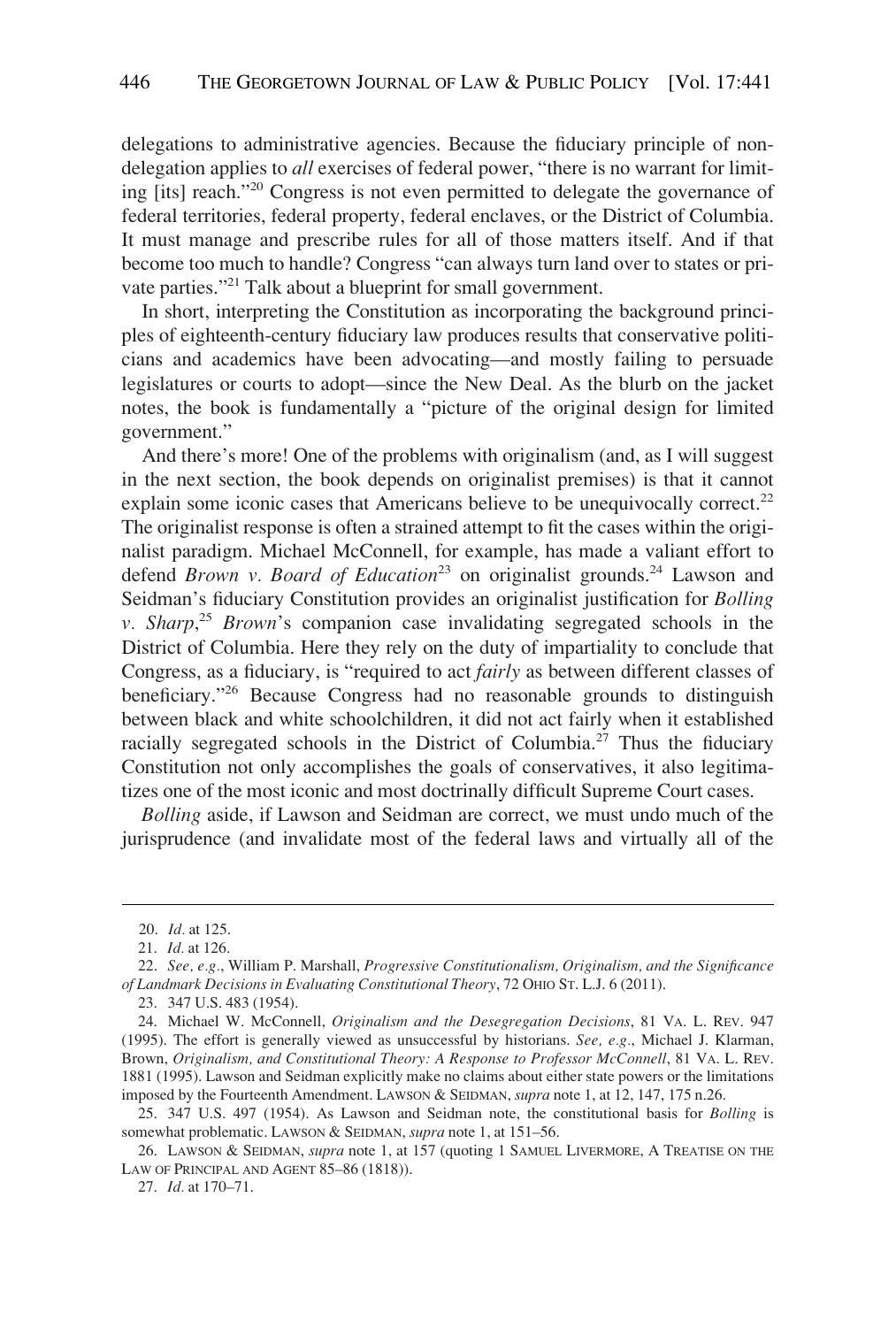<span id="page-7-0"></span>administrative regulations) of the past seventy-five years or so. Luckily for those of us who live in the modern era, they are not correct.

First, their underlying premise—that the meaning of the Constitution depends on what the Founding generation thought it meant—is tired and unpersuasive. In the next Part, I will not rehearse the familiar arguments against originalism, but will instead explain why, despite their own disclaimers about the scope of their project, the book depends on an originalist perspective. Second, their historical account is, at best, incomplete and misleading, and in some instances wrong, as I will describe in Part III. Finally, their account of the fiduciary Constitution has limited usefulness in today's circumstances, in which one of the primary problems facing government is that both the "principals" and the "beneficiaries" of the fiduciary relationship have conflicts among themselves that the "agent" must resolve. I describe this flaw, which is related to the most important lapse in their historical analysis, in Part IV.

#### II. ORIGINALIST ALL THE WAY

As a work of pure history, the book has its charms. Who knew that eighteenthcentury legal forms could be so interesting, $28$  or that Latin scholars disagree on the best translation of Cicero's *De Officiis*?29 Lawson and Seidman write breezily, especially when they are being descriptive rather than prescriptive, and one can learn quite a bit from them.

The problem is that what one learns is irrelevant to constitutional law unless one is an originalist. Unless we agree that the Constitution should be interpreted according to its original public meaning—which, as the authors suggest, includes background assumptions about how to interpret documents of the character of the Constitution—then neither the original public meaning nor the background assumptions make much difference in interpreting today's Constitution. Even if we accept the original meaning as merely a starting point for interpretation (a method that most originalists would not consider sufficiently originalist), that meaning ends up doing so little work in any controversial constitutional context that layering in a few background assumptions will not change anything. Sure, it might be interesting to know that the Founding generation thought the "take care" clause of Article II, or the constitutionally mandated presidential oath of office, embodied or reflected fiduciary duties of care and loyalty.<sup>30</sup> But that information likely will not have any influence on a non-originalist's view of exactly what the President is or is not permitted to do.

Lawson and Seidman try to finesse this problem by disclaiming any prescriptive intent.31 They say that they "make no claims about the extent to which the

<sup>28.</sup> *See id.* at 14–23.

<sup>29.</sup> *See id.* at 33–35.

<sup>30.</sup> *See id.* at 131–32.

<sup>31.</sup> *See id.* at 2 ("Our focus in this book is purely interpretative rather than prescriptive"); *id*. at 5 ("all of the claims in this book are positive, or empirical, claims").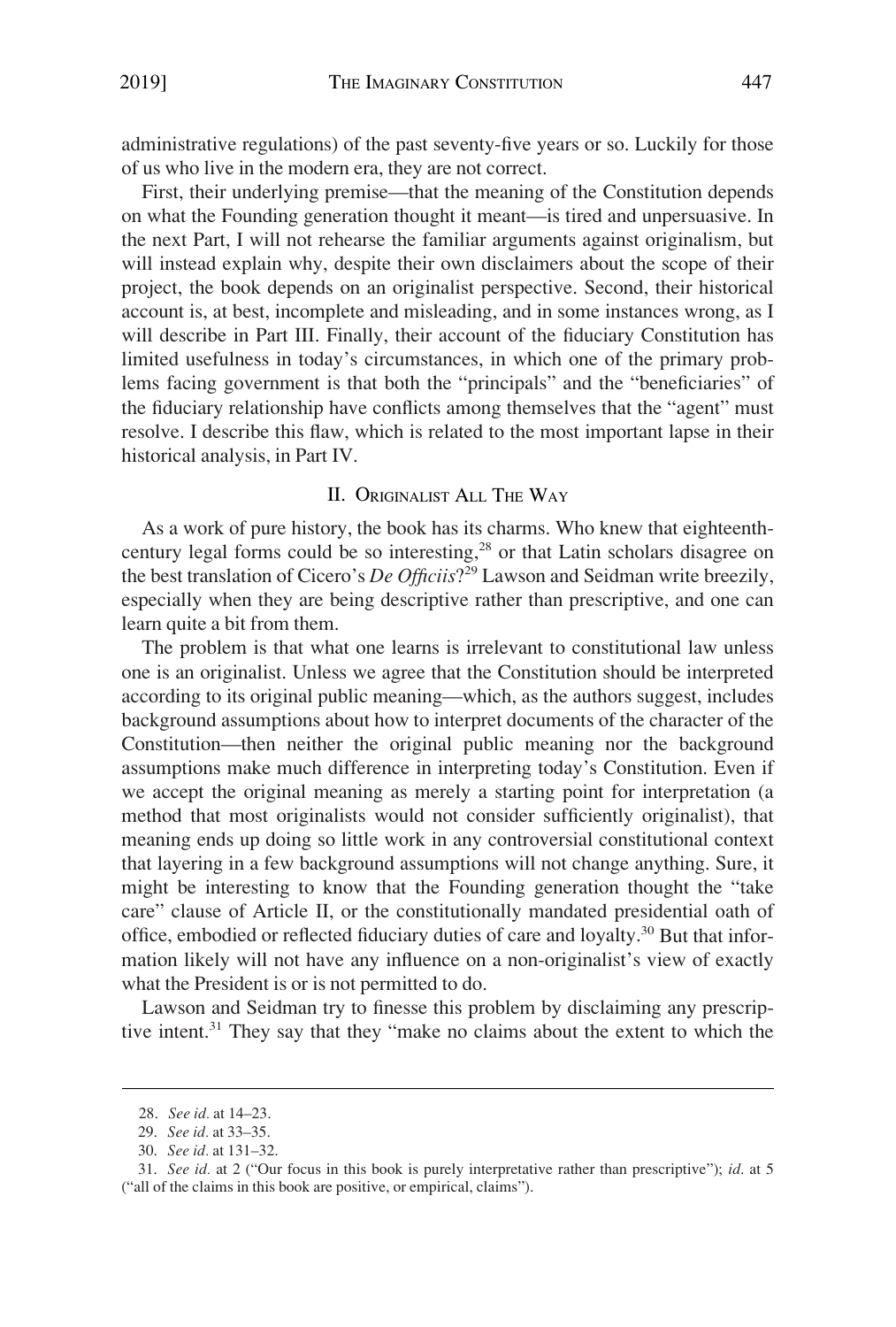meaning [they] discover should or must contribute to legal decision making."32 They contend that although their project is "a species of originalism," it is unlike most originalist methodologies because those others are "really theories of judicial role or practical governance," not "theories of pragmatic meaning." In that case, however, it is unclear why the book has value to anyone outside a handful of legal historians and, in particular, why it should be read by lawyers or judges or discussed at a law school symposium.

Moreover, these disclaimers ring hollow in the context of other statements. For example, in the same introductory section in which they make the disclaimers quoted in the previous paragraph, they state that "understanding the fiduciary character of the Constitution is important not simply as a historical matter but also for its contribution to constitutional interpretation."33 Come again? Their findings are relevant to "constitutional interpretation" but not to "legal decision making"? They explain this apparent contradiction by insisting on a very specialized meaning of "constitutional interpretation": "the process of discerning the communicative signals sought to be conveyed by the Constitution's author."34 They claim to "present . . . no theory about the appropriate way to translate constitutional meaning into constitutional adjudication."35 This distinction between constitutional meaning or constitutional interpretation on the one hand, and legal decision-making or constitutional adjudication on the other, appears to be similar to the distinction that many originalists try to draw between interpretation and construction.36

But neither distinction is successful in its attempt to split the atom. Either the "communicative signals" of the author are dispositive (when discernable) or they are not. For originalists, they are dispositive. For non-originalists, they are not and, as I noted earlier, when these signals are composed of persnickety background assumptions about fiduciary law they are likely not even to be relevant. So we are back to the question of *why* we might want to, in their words, "seek only to ascertain the meaning of a particular historical document,"37 unless we think that meaning is binding today.

Lawson and Seidman, at some level, recognize the originalist underpinnings of their arguments. The book is peppered with loose language suggesting that they think judges and others should *use* their insights in contemporary constitutional adjudication. They talk about the case for "viewing" the Constitution as a fiduciary instrument in the same sentence as the case for "treating" it as specifically a

<sup>32.</sup> *Id.* at 6.

<sup>33.</sup> *Id.* at 7.

<sup>34.</sup> *Id.* at 8.

<sup>35.</sup> *Id.* at 170.

<sup>36.</sup> *See, e.g.*, Lawrence B. Solum, *Originalism and Constitutional Construction*, 82 FORDHAM L. REV. 453 (2013); Randy E. Barnett, *Interpretation and Construction*, 34 HARV. J.L. & PUB. POL'Y 65 (2011). According to Barnett, "interpretation" is "discovering the semantic meaning" of a document (which is "fixed at the time of its enactment"), while "construction" is "applying that meaning to particular factual circumstances." Barnett, *supra*, at 66–67.

<sup>37.</sup> LAWSON & SEIDMAN, *supra* note 1, at 8.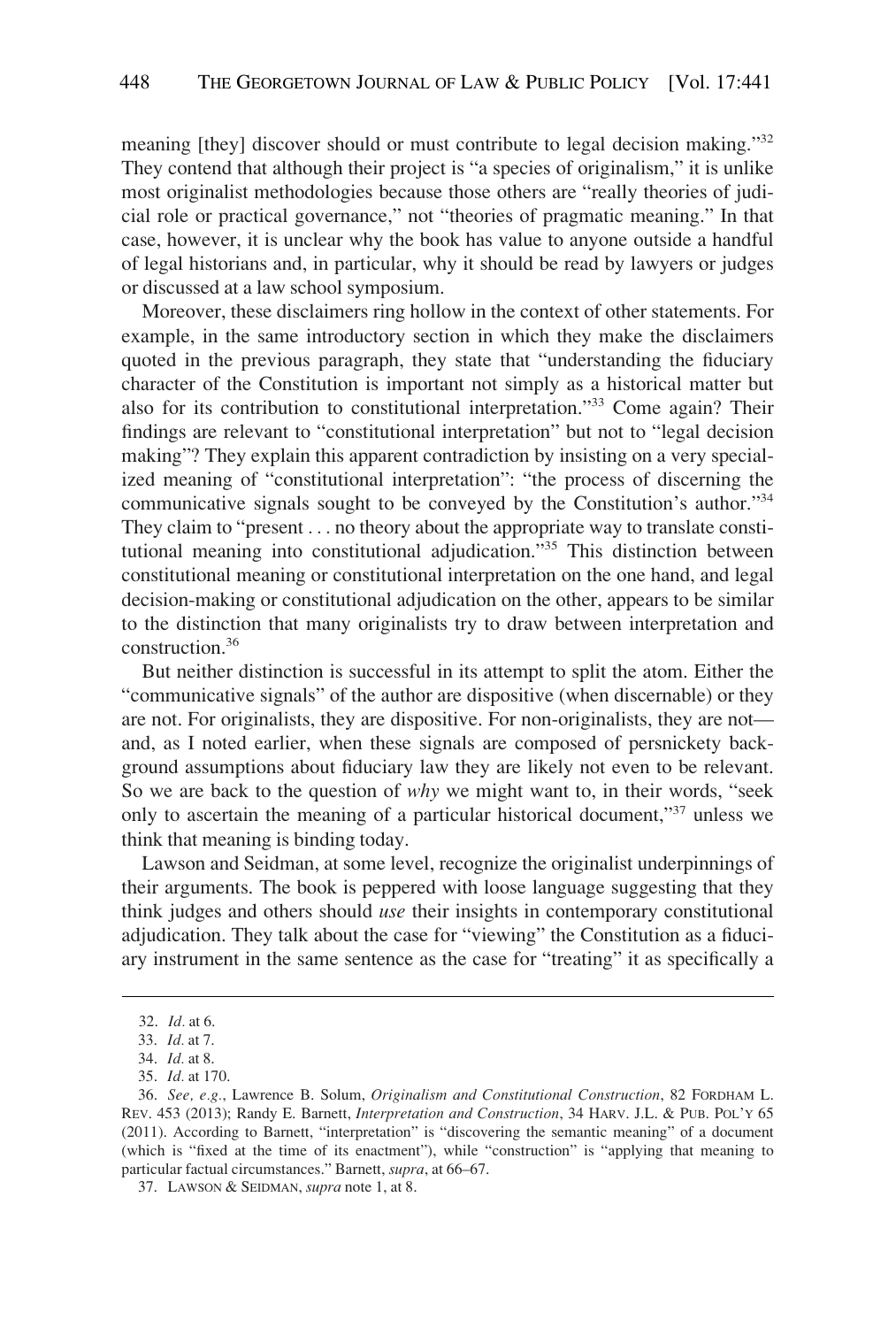<span id="page-9-0"></span>power of attorney. The parallelism between the passive "viewing" and the active "treating" betrays an unconscious recognition that they are not merely looking for constitutional meaning but seeking to implement it. They close the book by suggesting that omitting the law of agency from "U.S. law school curricula ... might be a mistake of constitutional magnitude."38 Why would it be imperative, rather than, say, intellectually broadening, for law students to learn agency law unless it is somehow relevant to constitutional decision-making today? And, of course, if they are not interested in constitutional adjudication, why do they bother to apply their fiduciary principles to modern questions such as the constitutionality of the ACA, the regulation of intrastate commerce, or the delegation of authority to administrative agencies?

In short, the book has nothing to say to non-originalists unless they happen to have an interest in quirky questions of American legal history. A nice article for the Green Bag, perhaps, but not a 200-page, heavily footnoted book. It is disingenuous for the authors to claim that they are shocked (shocked!) that some might read them as pushing their conservative views about interpretive strategies, and the results of those strategies, on judges and lawyers.

#### III. LAW-OFFICE HISTORY

The book also fails on its own terms as a work of history. Although it purports to be an accurate, apolitical, historical account, it is riddled with errors large and small, revealing it as a work of advocacy rather than history. I will start with some examples of small—but telling—mistakes or omissions, and then show how the overall tenor of the book misleads the reader into a false portrait of the Founding generation's<sup>39</sup> views on government, representation, and the dangers that the Constitution was designed to avoid.

#### *A. Errors and Omissions*

Lawson and Seidman rely on three broad categories of evidence for their conclusion that the Constitution is a fiduciary document. The first is a long quotation from James Iredell, in which he actually calls the Constitution "a great power of attorney."40 The second is an analysis of the Founding generation's theories and practice of government, to show that eighteenth-century Americans "would have regarded the creation of a government as something requiring resort to fiduciary concepts . . . ."41 Finally, they draw a comparison between the language and structure of powers of attorney and the language and structure of the Constitution.

I will focus here on their first two evidentiary points. The last depends on a judgment about the relative similarities and differences, and is ultimately

<sup>38.</sup> *Id.* at 172.

<sup>39.</sup> The authors explicitly ignore amendments beyond the Bill of Rights. *Id.* at 175 n.32. This creates a further problem: To the extent that later amendments have an interactive effect on interpretation, singling out one era distorts the meaning of the Constitution as a whole.

<sup>40.</sup> *Id.* at 3.

<sup>41.</sup> *Id.* at 31.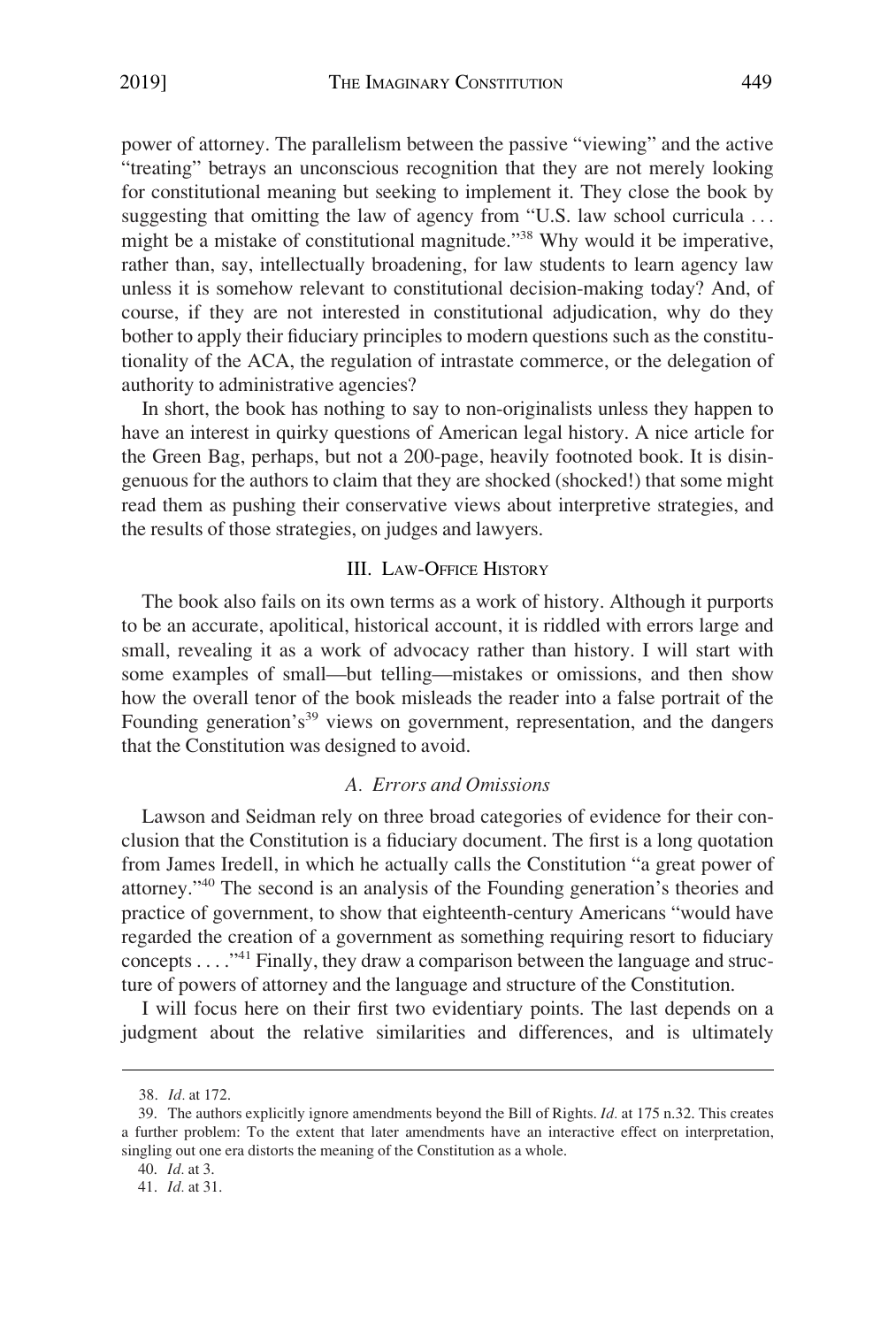<span id="page-10-0"></span>unpersuasive because the differences are as great as the similarities. Thus, much depends on whether the authors are correctly portraying the views of Iredell and the Founding generation on fiduciary government. After demonstrating that they are not, I will turn to a few other omissions that undercut their historical claims.

#### 1. Iredell's Speech

Let's start with Iredell. (Bear with me: this is going to be quite detailed, because the authors' painstaking detail is what makes the book so superficially persuasive . . . and so misleading.) The book quotes one of Iredell's speeches in the North Carolina ratifying convention, in which he argued against the need for a bill of rights.<sup>42</sup> Iredell began by arguing that there is no need for such protections in a document that expressly enumerates the powers of the government, because by definition the people retain all power not given. This is where he drew the analogy to a power of attorney, and he continued by giving an example of what someone who has a power of attorney can and cannot do. So far, so good.

But Lawson and Seidman include one more (partial) sentence of Iredell's speech: "A bill of rights, as I conceive, would not only be incongruous, but dangerous."43 From this, they conclude that Iredell was making a second point: "the Constitution's character as a document has implications for the interpretative presumptions that apply to it."<sup>44</sup> However, they have cut Iredell off mid-speech. He continued: It would be dangerous

because it would be implying, in the strongest manner, that every right not included in the exception might be impaired by the government without usurpation; and it would be impossible to enumerate every one. Let any one make what collection or enumeration of rights he pleases, I will immediately mention twenty or thirty more rights not contained in it.<sup>45</sup>

<sup>42.</sup> *Id.* at 3.

<sup>43.</sup> *Id.* This is their version of Iredell's speech, which ends with a period because it is the end of the sentence. Another version would use ellipses instead, because the sentence continues. That is also why I include "partial" in parentheses. *See infra* text accompanying notes 45–46.

<sup>44.</sup> LAWSON & SEIDMAN, *supra* note 1, at 4. They do not flesh this point out, but I presume that Lawson and Seidman are arguing that the "danger" of including a bill of rights is that, interpreting the Constitution as a power of attorney, the inclusion of a bill of rights would change the meaning of the document by expanding the powers granted to the attorney.

<sup>45. 4</sup> THE DEBATES IN THE SEVERAL STATE CONVENTIONS ON THE ADOPTION OF THE FEDERAL CONSTITUTION 174 (Jonathan Elliot ed., 1st ed. 1836). Elliot's second edition, which is the one cited by Lawson and Seidman, contains a different version of Iredell's statement. Immediately following the portion quoted by Lawson and Seidman, Iredell goes on to say: "No man, let his ingenuity be what it will, could enumerate all the individual rights not relinquished by this Constitution." 4 THE DEBATES IN THE SEVERAL STATE CONVENTIONS ON THE ADOPTION OF THE FEDERAL CONSTITUTION 149 (Jonathan Elliot ed., 2d rev. ed. 1891). He then suggests that a future interpreter of the Constitution would assume that Congress could violate any rights not listed. Both editions of Elliot are available at *HeinOnline*, making it easy to consult both. In this case, the difference between the editions does not detract from my point in the text, because it is clear in both versions of the speech that Iredell is worried about protecting rights, not limiting powers.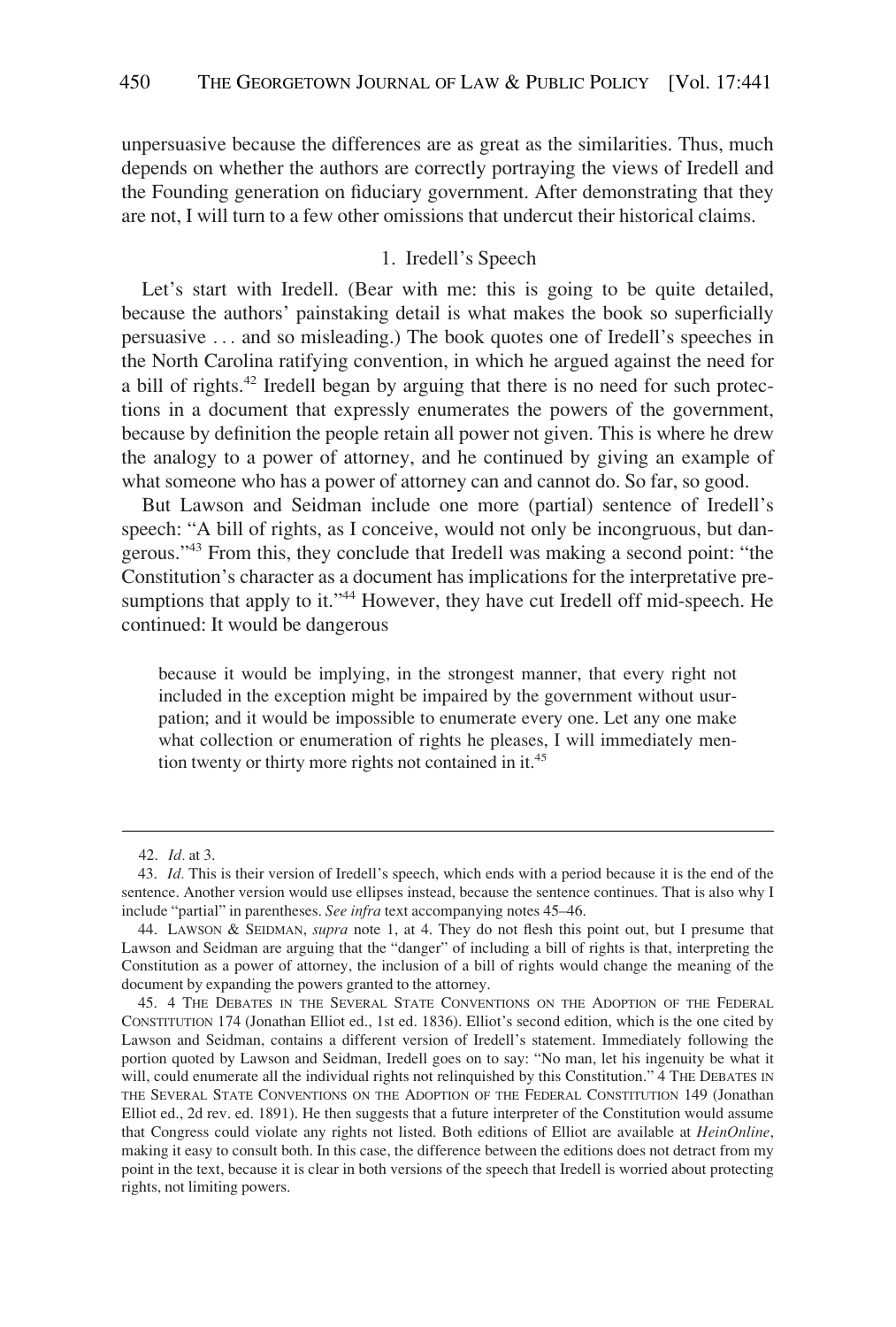<span id="page-11-0"></span>Why does this matter? It matters because Lawson's and Seidman's truncated version of the speech makes it seem as if Iredell's last sentence was about *powers*, but the full speech reveals that it was really about *rights*. 46

So they are left with merely pointing out that Iredell called the Constitution a power of attorney. And, as they concede, he appears to be the only person to do so until Lawson and Seidman themselves.<sup>47</sup> Contrast that silence with the evidence supporting characterizing the Constitution as a truly novel instrument, analogous to nothing else—a characterization Lawson and Seidman explicitly reject.48 As Caleb Nelson has documented, many people in and around the Founding Era characterized the Constitution in just that way.49 The fact that no one other than Iredell expressed the view that it was a power of attorney is therefore quite telling against the book's historical thesis.

#### 2. Fiduciary Government

Lawson and Seidman also ignore an important eighteenth-century debate that cuts against their conclusions. They bolster their claim that the Founding generation adhered to a fiduciary theory of government by pointing to "strong movements in favor of an obligation on the part of representatives to follow specific instructions of the electorate."50 But they neglect to mention that during congressional debates on the Bill of Rights, Thomas Tudor Tucker of South Carolina, an Anti-Federalist, moved to insert a right of the people to "instruct their representatives," which was soundly defeated.<sup>51</sup> Relatedly, Lawson and Seidman dismiss the absence of any specific language in the Constitution (or the Bill of Rights, as Tucker wanted) reflecting a fiduciary relationship by arguing that the "fiduciary character of government in 1788 was as obvious, and possibly even more so, as the absence of federal power to abridge the freedom of the press."52 Maybe so,

<sup>46.</sup> Yes, I know those might be considered two sides of the same coin. But when we are talking about analogizing governmental powers to powers of attorney (the latter of which do not have or need a concept of "rights"), the semantic difference is important. Daryl Levinson's work illuminates the importance of the difference between powers and rights. For example, he has explained that constitutional structure—in other words, government powers—is more likely to become entrenched (and thus immune from ordinary politics) than are constitutional rights, in part because the constitutional structure allows compromises and trade-offs over time, thus discouraging defection by those disappointed by particular outcomes. Daryl J. Levinson, *Parchment and Politics: The Positive Puzzle of Constitutional Commitment*, 124 HARV. L. REV. 657, 717–33 (2011); *see also* Daryl J. Levinson, *Foreword* to *Looking for Power in Public Law*, 130 HARV. L. REV. 31, 33–34 (2016) (making clear that the powers of Congress are part of the structural constitution).

<sup>47.</sup> LAWSON & SEIDMAN, *supra* note 1, at 62. They credit Robert Natelson, in a 2004 article, with first recognizing the fiduciary or agency-law underpinnings of at least some clauses of the Constitution, *id*. at 7, but Lawson and Seidman appear to be the first to point specifically to powers of attorney. That matters, as I pointed out earlier, because not all fiduciary obligations require strict construction of the powers granted to the fiduciary.

<sup>48.</sup> *Id.* at 55–57.

<sup>49.</sup> Caleb Nelson, *Originalism and Interpretive Conventions*, 70 U. CHI. L. REV. 519 (2003).

<sup>50.</sup> LAWSON & SEIDMAN, *supra* note 1, at 40.

<sup>51. 1</sup> ANNALS OF CONGRESS 733, 747 (1789).

<sup>52.</sup> LAWSON & SEIDMAN, *supra* note 1, at 46.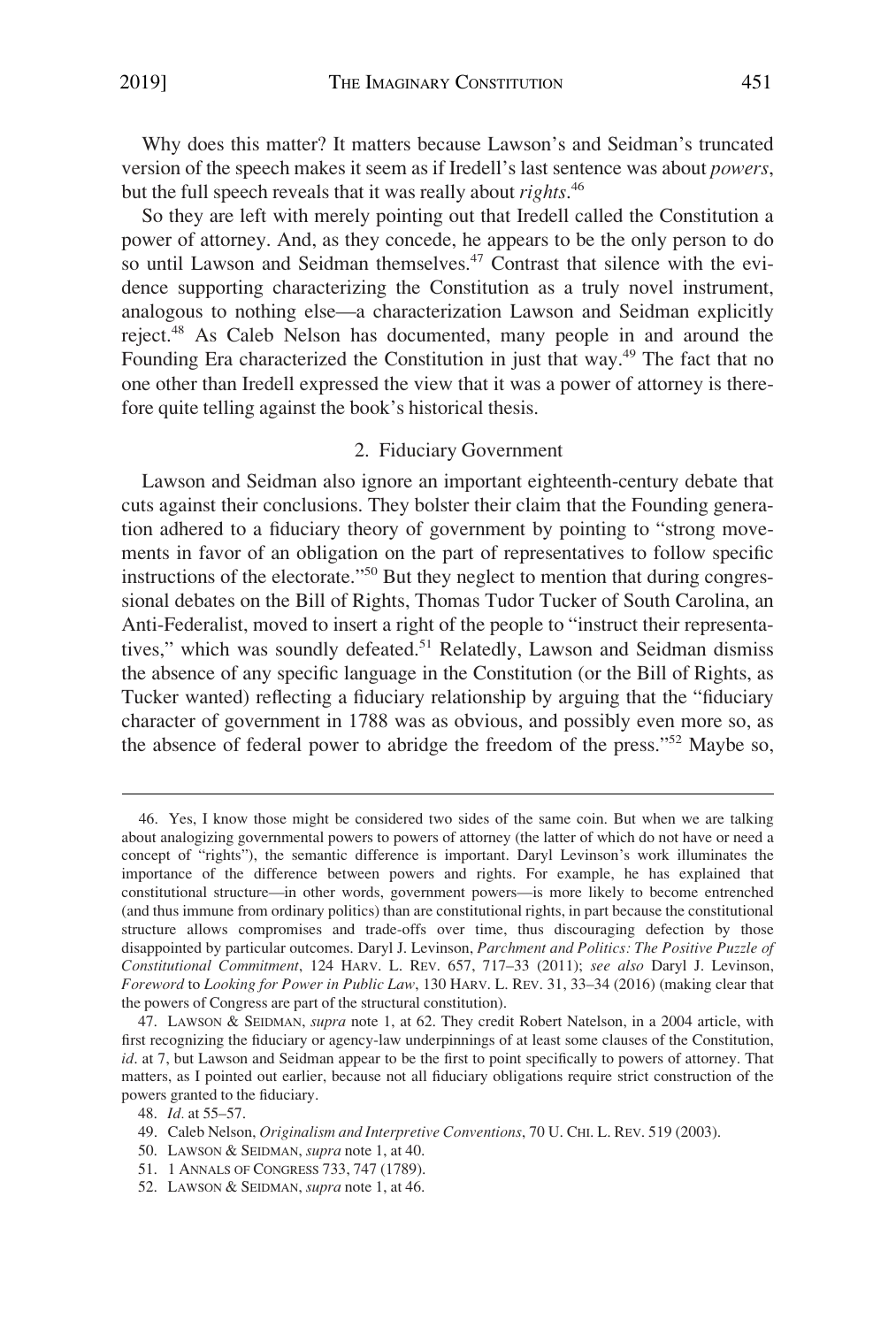<span id="page-12-0"></span>but Congress (to say nothing of the states) was convinced of the need to make freedom of the press explicit, and nevertheless rejected every attempt to insert language into the Constitution that would strengthen its fiduciary character.<sup>53</sup>

#### 3. Actions Speak Louder than Words

Additionally, Lawson and Seidman omit any mention of the history of what the Founding generation *did* once the Constitution was ratified and the federal government began operations. First, contrary to their argument that the fiduciary Constitution prohibits the delegation of discretionary power, Congress immediately established and delegated discretionary power to a host of administrative agencies, including the Customs Service, the post office, and commissions to oversee military pensions, patents, fishing rights, and trade with Indian tribes, among other things.<sup>54</sup> Second, within a little more than a decade, Congress and the President had exercised powers that were neither enumerated in the Constitution nor easily described as subordinate or inferior—and therefore incidental—to those enumerated powers. While some of these actions were constitutionally controversial, the fact remains that the same generation (and many of the same individuals) who drafted and ratified the Constitution ultimately found them constitutionally acceptable. Consider the Louisiana Purchase,<sup>55</sup> the creation of federal criminal laws,<sup>56</sup> and the Alien Acts.<sup>57</sup> These examples and the broad

<sup>53.</sup> In addition to rejecting a right to instruct representatives, Congress also rejected a proposal to insert "expressly" in what became the Tenth Amendment, between "not" and "delegated." *See infra* text accompanying notes 66, 82–84.

<sup>54.</sup> *See generally* JERRY L. MASHAW, CREATING THE ADMINISTRATIVE CONSTITUTION: THE LOST ONE HUNDRED YEARS OF AMERICAN ADMINISTRATIVE LAW (2012). For an account of the tremendous discretion accorded to customs officials in particular, see GAUTHAM RAO, NATIONAL DUTIES: CUSTOMS HOUSES AND THE MAKING OF THE AMERICAN STATE 81–97 (2016).

<sup>55.</sup> Lawson and Seidman argue that the power to acquire new territory is incident to the power to admit new states, but it is unclear when and how the Louisiana territories (unlike the western territory ceded by existing states, on which they base their argument) were "destined for statehood." LAWSON & SEIDMAN, *supra* note 1, at 102. The massive controversy over the Purchase's constitutionality does not help the authors, because, ultimately, Jefferson acted despite his scruples and the Congress acquiesced. *See, e.g.*, DUMAS MALONE, JEFFERSON THE PRESIDENT: FIRST TERM 1801–1805, at 313–25 (1970) (documenting Jefferson's doubts about constitutionality); DAVID P. CURRIE, THE CONSTITUTION IN CONGRESS: THE JEFFERSONIANS 1801–1829, at 98, 99–104 (2001) (noting that the treaty with Napoleon was approved by Senate in four days, but the implementing legislation was more controversial); *see also generally* EVERETT SOMERVILLE BROWN, THE CONSTITUTIONAL HISTORY OF THE LOUISIANA PURCHASE 1803–1812 (1920).

<sup>56.</sup> *See generally* Adam H. Kurland, *First Principles of Federalism and the Nature of Federal Criminal Jurisdiction*, 48 EMORY L.J. 1, 55–60 (1996). Kurland notes that "[a]t the outset, the First Congress recognized that federal criminal law authority was not limited to the few explicit constitutional grants of authority to define punishments." *Id.* at 56. It is arguable whether all of the early criminal laws can be characterized as an exercise of incidental powers; Lawson and Seidman do not discuss these laws and note only that a "federal police power" is "easily a principal power." LAWSON & SEIDMAN, *supra*  note 1, at 100.

<sup>57.</sup> In 1798, Congress enacted the Alien Acts (along with the more famous Sedition Act). 1 Stat. 570 (1798). The Alien Friends Act allowed the President to deport aliens whom he deemed "dangerous to the peace and safety of the United States"; it was harshly criticized and expired in 1801. For a description of the controversy over the Alien Friends Act, see GEOFFREY R. STONE, PERILOUS TIMES: FREE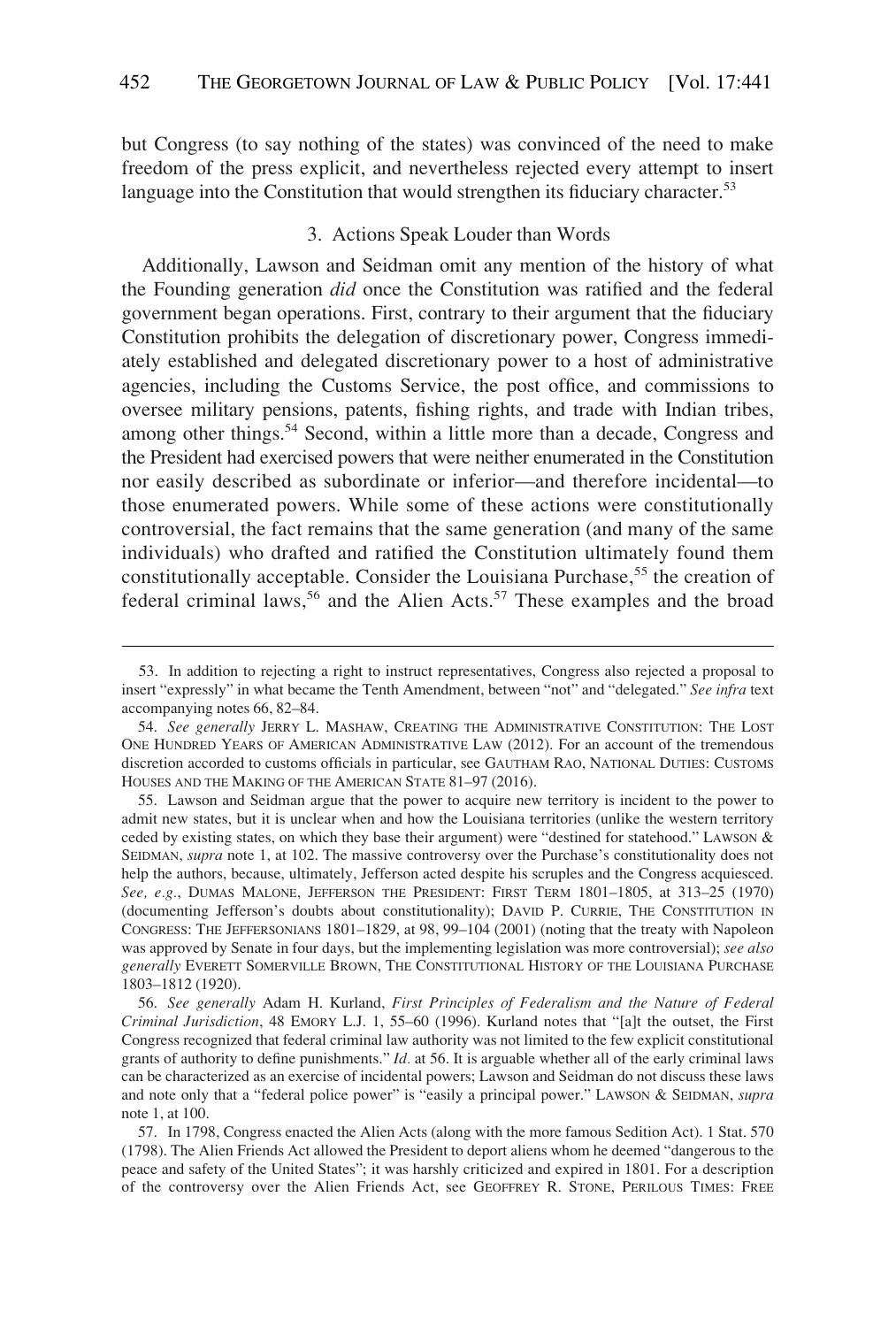<span id="page-13-0"></span>delegation of discretionary power cast doubt on the book's conclusions that the Founding generation thought they were creating a document that incorporated the principles of fiduciary law.

#### 4. Other Historical Problems

Other omissions similarly undermine their historical account. For example, Lawson and Seidman provide essentially no support for their (crucial) statement that "many members" of the general public were familiar with fiduciary law. The only support they offer is to quote an article (in a 2010 book they edited) that says "there is reason to believe" people in that era had more exposure to fiduciaries because shorter life expectancies meant more executors of estates and the executors worked in teams.58 They also assume that their evidence supporting the Founding generation's "infatuation with fiduciary government"<sup>59</sup> necessarily translates into a need to consider the background rules of fiduciary relationships in interpreting the Constitution. But, as one scholar of fiduciary law has noted, the *rules* governing fiduciary relationships developed in the context of tightly circumscribed numbers of beneficiaries, "and did not contemplate the rise of less personal and direct relationships between institutional fiduciaries and large numbers of beneficiaries that exist today."60 Lawson and Seidman thus fail to support their assertion that general theories of fiduciary government translated—for eighteenth-century Americans—into an expectation that the Constitution was creating a government bound by the formal rules of fiduciary law.

These representative errors and omissions raise the suspicion that Lawson and Seidman are engaged in "law-office history."<sup>61</sup> But the more serious problem with their historical account is that in describing the Constitution as a power of attorney (or as a fiduciary instrument more generally), they mischaracterize the views of the constitution-makers as consonant with today's political conservatives. In particular, they mistakenly portray the Founding generation as in favor of small and limited government, as envisioning the legislature as faithful agents of the people rather than as a deliberative body, and as concerned only (or primarily) with potential governmental perfidy. As I show in the next section, none of those characterizations accurately describes the Founding era.<sup>62</sup>

SPEECH IN WARTIME 31–33 (2004). The Alien Enemies Act, however, is still in force as 50 U.S.C. § 21, and allows the President to restrain and deport citizens of a hostile nation. Again, it is arguable whether the power to enact such a law is incidental to the power to declare war, but Lawson and Seidman do not even mention it.

<sup>58.</sup> LAWSON & SEIDMAN, *supra* note 1, at 29–30.

<sup>59.</sup> *Id.* at 31.

<sup>60.</sup> Lauren R. Roth, *The Collective Fiduciary*, 94 NEB. L. REV. 511, 523–24 (2011). Roth suggests that we should "distinguish[] the responsibilities of fiduciaries based on the number of beneficiaries they serve." *Id.* at 528.

<sup>61. &</sup>quot;Law-office history" is "the selection of data favorable to the position being advanced without regard to or concern for contradictory data or proper evaluation of the relevance of the data offered." Alfred Kelly, *Clio and the Court: An Illicit Love Affair*, 1965 SUP. CT. REV. 119, 122 & n.13 (1965).

<sup>62.</sup> The members of the Founding generation, like the members of any generation, were not monolithic. Even beyond the general distinctions I draw below between Federalist and Anti-Federalist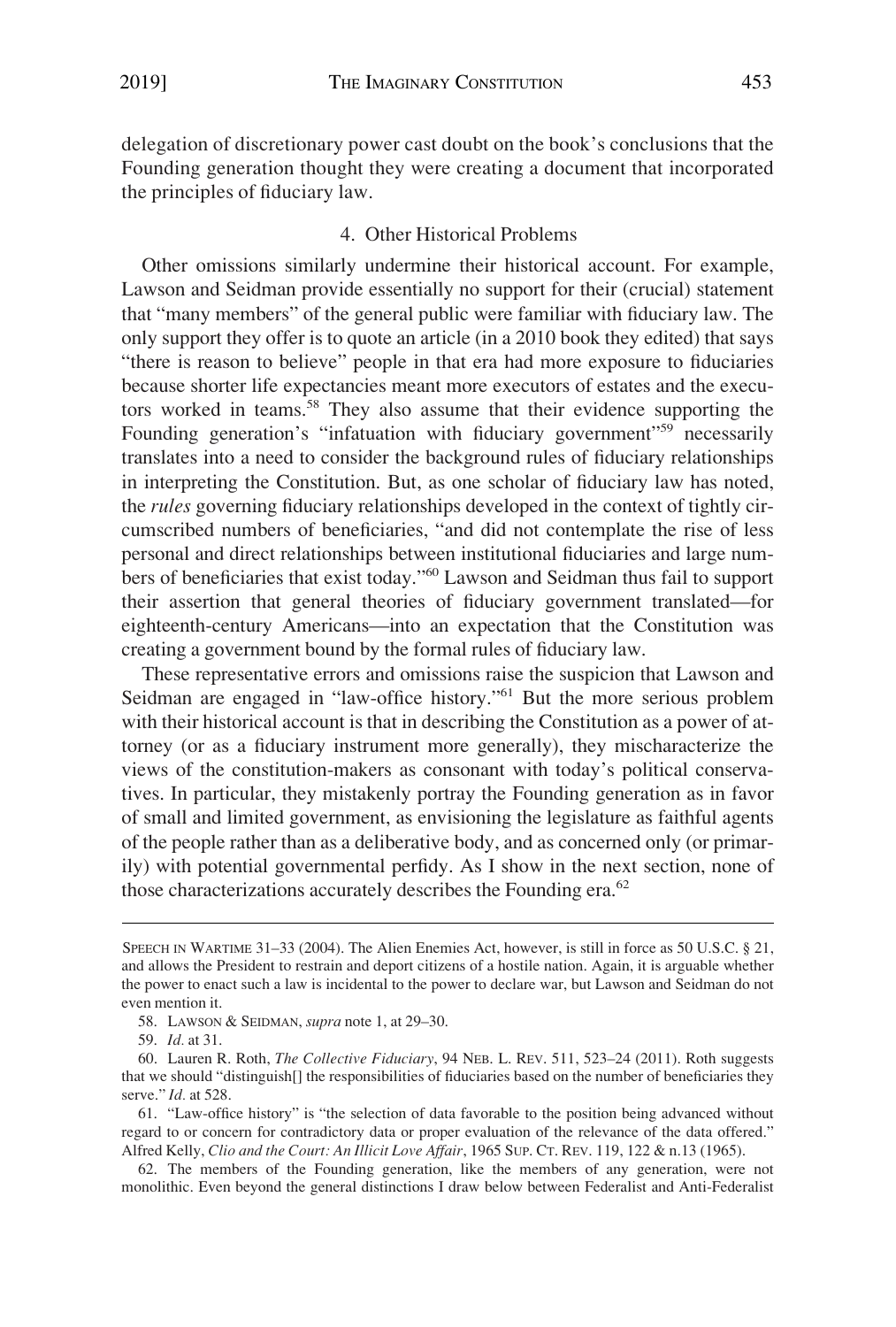## *B. Mischaracterizing the Founders as Modern Conservatives*  1. Small Government

<span id="page-14-0"></span>Lawson and Seidman perpetuate the myth that the Founding generation intended to create a small national government of limited powers. As numerous recent historical analyses have shown, that is simply not true.<sup>63</sup> Indeed, the Constitution owes its existence to the *failed* experiment with a weak national government under the Articles of Confederation.<sup>64</sup> It would therefore be surprising if the Constitution were designed to replicate the federal government of the Articles rather than creating a new and powerful national government. As many historians have shown, it was primarily the Anti-Federalists—following in the footsteps of the English "Country" party—who opposed a strong national government.65 They were the ones who favored a restrictive view of the powers granted by the Constitution, both by urging a strict and narrow textualism and by trying to insert the word "expressly" into the Tenth Amendment's reservation of powers not delegated.66 The fiduciary Constitution described by Lawson and Seidman is thus more reflective of the dissenting voices of the Founding generation than of the prevailing views.

#### 2. The Nature of Representation

Lawson and Seidman also present only one side of another schism, this one about the nature of representation. In arguing that the government has fiduciary obligations, they come very close to presenting John Adams's position that the legislature "should be in miniature an exact portrait of the people at large. It should think, feel, reason, and act like them."<sup>67</sup> For example, they quote one of

views, different members of each faction held varied beliefs—which also sometimes changed over time. Because Lawson and Seidman paint with a broad brush, I will here do the same. But readers should recognize that my descriptions are generalizations and are subject to multiple exceptions and variations.

<sup>63.</sup> *See, e.g.*, MAX M. EDLING, A REVOLUTION IN FAVOR OF GOVERNMENT: ORIGINS OF THE U.S. CONSTITUTION AND THE MAKING OF THE AMERICAN STATE (2003); JACK N. RAKOVE, ORIGINAL MEANINGS: POLITICS AND IDEAS IN THE MAKING OF THE CONSTITUTION (1996); *cf*. Calvin H. Johnson, *Madison's Denial*, 34 CONST. COMM. 193, 203 (2019) ("The best evidence is that neither the text nor the drafting history of the Constitution supports the enumerated power limitation.").

<sup>64.</sup> *See, e.g.*, MICHAEL J. KLARMAN, THE FRAMERS' COUP 73–125 (2016). For a briefer overview, *see* DANIEL A. FARBER & SUZANNA SHERRY, A HISTORY OF THE AMERICAN CONSTITUTION 32–35 (3d ed. 2013).

<sup>65.</sup> *See, e.g.*, SAUL CORNELL, THE OTHER FOUNDERS: ANTI-FEDERALISM AND THE DISSENTING TRADITION IN AMERICA, 1788–1828 (1999); James H. Hutson, *Country, Court, and Constitution: Antifederalism and the Historians*, 38 WM. & M. Q. 337 (1981).

<sup>66.</sup> See CORNELL, *supra* note 65, at 11, 59, 160, 187.

<sup>67.</sup> JOHN ADAMS, THOUGHTS ON GOVERNMENT (1776), *reprinted in* 1 AMERICAN POLITICAL WRITING DURING THE FOUNDING ERA, 1760–1805, at 403 (Charles S. Hyneman & Donald S. Lutz eds. 1983). Highlighting the close kinship between this view of representation as requiring that the legislature be a mirror of the public and the view of the legislature as the public's fiduciary is that, a decade earlier, Adams had espoused a view of representation very similar to that of Lawson and Seidman: "It is nothing more than this, the people choose attorneys to vote for them in the great councils of the nation, reserving always the fundamentals of government, reserving also a right to give their attorneys instructions how to vote." *The Earl of Clarendon to William Pym*, BOSTON GAZETTE, Jan. 27,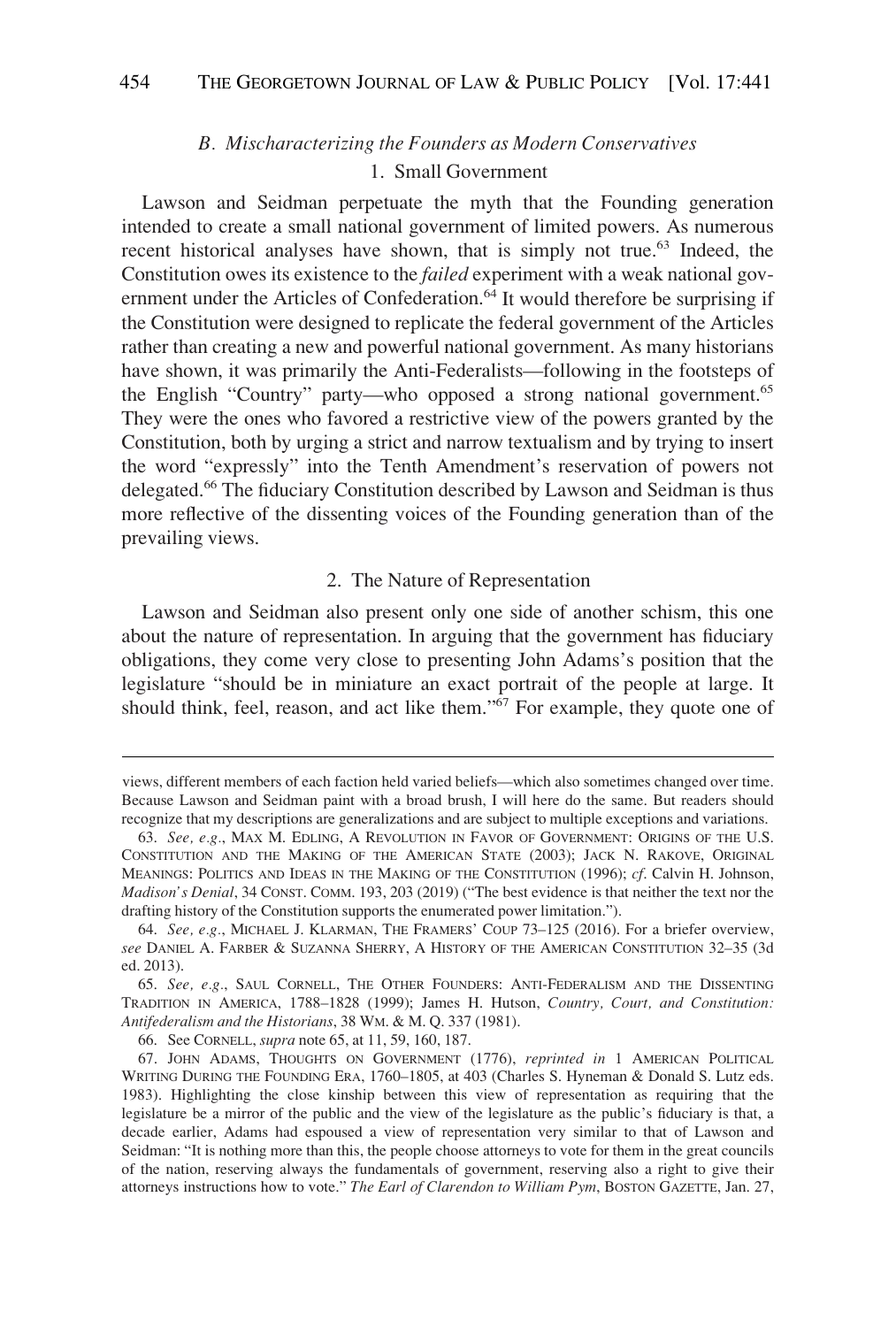*Cato's Letters* that representatives "shall ... never have any interest detached from the Persons entrusting and represented," and note that the same theme is prevalent in other essays.<sup>68</sup> During the Revolutionary Era—as opposed to the Founding Era—Adams (and thus Lawson and Seidman) probably accurately reflected the views of most Americans. Having suffered under Burke's theory of "virtual representation," they were determined to create legislatures that were mere agents of their constituents.<sup>69</sup>

But by the late 1780s, experience with state legislatures acting as pure agents of popular will had chastened and sobered the views of many. Views of the meaning of representation also changed as legislatures themselves took on additional roles; freed from the need to control a monarch, state legislatures could diverge from Parliament's traditional passive role as protector of the people and become more active in "adopting policies that would contribute to the prosperity of society and the happiness of citizens."70 Finally, the demands of the Revolutionary War required state legislatures (and the Confederation Congress, to the extent it could) to be more active.<sup>71</sup> All of these factors "subverted the republican belief that a representative assembly could both mirror society *and* pursue the general good."72 A new vision of representation—which required knowledgeable, experienced legislators to *deliberate* for the good of the nation rather than simply *mirror*  the views of the constituents—began to take hold.

We can see evidence of both the older and newer views of government in the debates in the Constitutional Convention and the debates in Congress over the Bill of Rights.73 James Wilson, for example, thought the legislature "ought to be the most exact transcript of the whole society."74 George Mason echoed that older view, arguing that representatives "should sympathize with their constituents [and] should think as they think and feel as they feel."<sup>75</sup> Roger Sherman, on the other hand, said that the people "should have as little to do as may be about the Government."76 Gouverneur Morris viewed the Senate, at least, as a check on "the precipitation, changeableness, and excesses" of the popularly elected

72. *Id.* at 217.

75. *Id.* at 75.

<sup>1766,</sup> *reprinted in* 3 WORKS OF JOHN ADAMS 481 (Charles Adams ed., 1850–1856). As noted *infra*, at text accompanying notes 82–84, by the late 1780s the idea of a right to instruct representatives had become controversial and ultimately lost out.

<sup>68.</sup> LAWSON & SEIDMAN, *supra* note 1, at 40.

<sup>69.</sup> As Lawson & Seidman recognize, see *id*., one of the best accounts of these Revolutionary-Era views is found in GORDON WOOD, REPRESENTATION IN THE AMERICAN REVOLUTION (rev. ed. 2008). But as Wood also points out, the Constitutional era saw new voices raised against the Revolutionary passion for "actual" representation. *Id.* at 55.

<sup>70.</sup> RAKOVE, *supra* note 63, at 205.

<sup>71.</sup> *Id.* at 216–17. Rakove's account here also helps dispel the myth that the Founding generation thought they were creating a small and inactive government with limited powers.

<sup>73.</sup> Both views were probably also expressed in the state ratifying conventions and other ratification debates. My purpose here is to provide representative examples rather than an exhaustive account.

<sup>74.</sup> JAMES MADISON, NOTES ON DEBATES IN THE FEDERAL CONVENTION OF 1787, at 74 (June 6) (Adrienne Koch ed. 1966) (hereinafter "Madison's Notes").

<sup>76.</sup> *Id.* at 39 (May 31).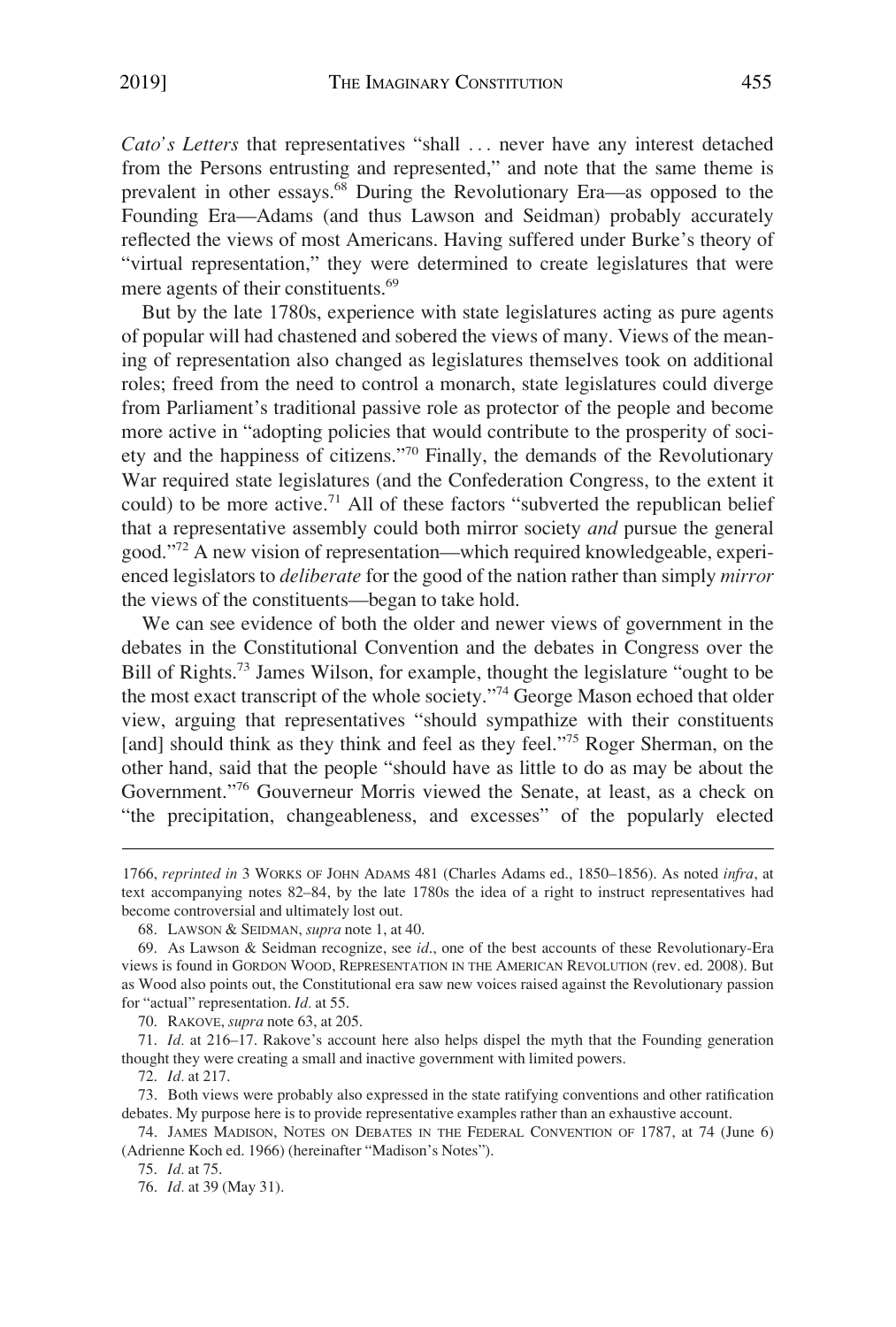House.77 James Madison similarly appealed to what "[a] people deliberating in a temperate moment" might do, concluding that at least one of the branches ought to consist of those with "a competent knowledge of the public interests."78 Even the nature of representation in the Convention itself was disputed. Gouverneur Morris contended that "he came here as a Representative of America," not to "truck and bargain for our particular states."79

Finally, Madison in *Federalist No. 10* recognized the need for an independent, "disinterested" legislature rather than one that mirrored the views of the populace. The virtues of the legislature of a large republic are twofold, he suggested, and both virtues contemplate a deliberative, rather than mirror-like, body. Such a legislature will "refine and enlarge the public views by passing them through the medium of a chosen body of citizens, whose wisdom may best discern the true interest of their country." And this filtering could make it likely "that the public voice, pronounced by the representatives of the people, will be more consonant to the public good than if pronounced by the people themselves, convened for the purpose."<sup>80</sup>*Federalist No. 10* represents the hope that legislators will in fact be better than their constituents, "that interest groups will neutralize each other, thereby creating space for virtuous individuals to rise to positions of leadership."81

The dispute over the validity of the agency (or mirror) theory of representation was again on full display when the House of Representatives debated Tucker's motion to include a right to instruct representatives. Beginning again with the older view, John Page of Virginia took the agency view, arguing that "[i]nstruction and representation in a Republic appear to me to be inseparably connected."82 George Clymer of Pennsylvania took the opposite position, calling a right to instruct "utterly destructive of all ideas of an independent and deliberative body, which are essential requisites in the Legislatures of free Governments."83 Fellow Pennsylvanian Thomas Hartley was even more clear in rejecting the older view: "It appears to my mind that the principle of representation is distinct from any agency that may require written instructions. The great end of meeting is to consult for the common good."84

83. *Id.* at 735.

<sup>77.</sup> *Id.* at 233 (July 2).

<sup>78.</sup> *Id.* at 193 (June 26).

<sup>79.</sup> *Id.* at 240 (July 5). The Convention reached no definitive resolution of the nature of representation. They were more concerned with the practical problem of how to constitute a national legislature in a way that satisfied large states, small states, slave states, free states, federalists, and nationalists. The underlying philosophical disagreements merely surfaced during some of these more pressing debates.

<sup>80.</sup> THE FEDERALIST No. 10, at 82 (James Madison) (Clinton Rossiter ed. 1961).

<sup>81.</sup> Ganesh Sitaraman, *The Relevance and Irrelevance of the Founders*, 110 HARV. L. REV. 619, 624–25 (2006).

<sup>82. 1</sup> ANNALS OF CONG. 734 (1789).

<sup>84.</sup> *Id.* at 734. As noted earlier, Tucker's motion was defeated, although that does not necessarily mean that the deliberative view of representation prevailed. Many members opposed the motion for more practical reasons.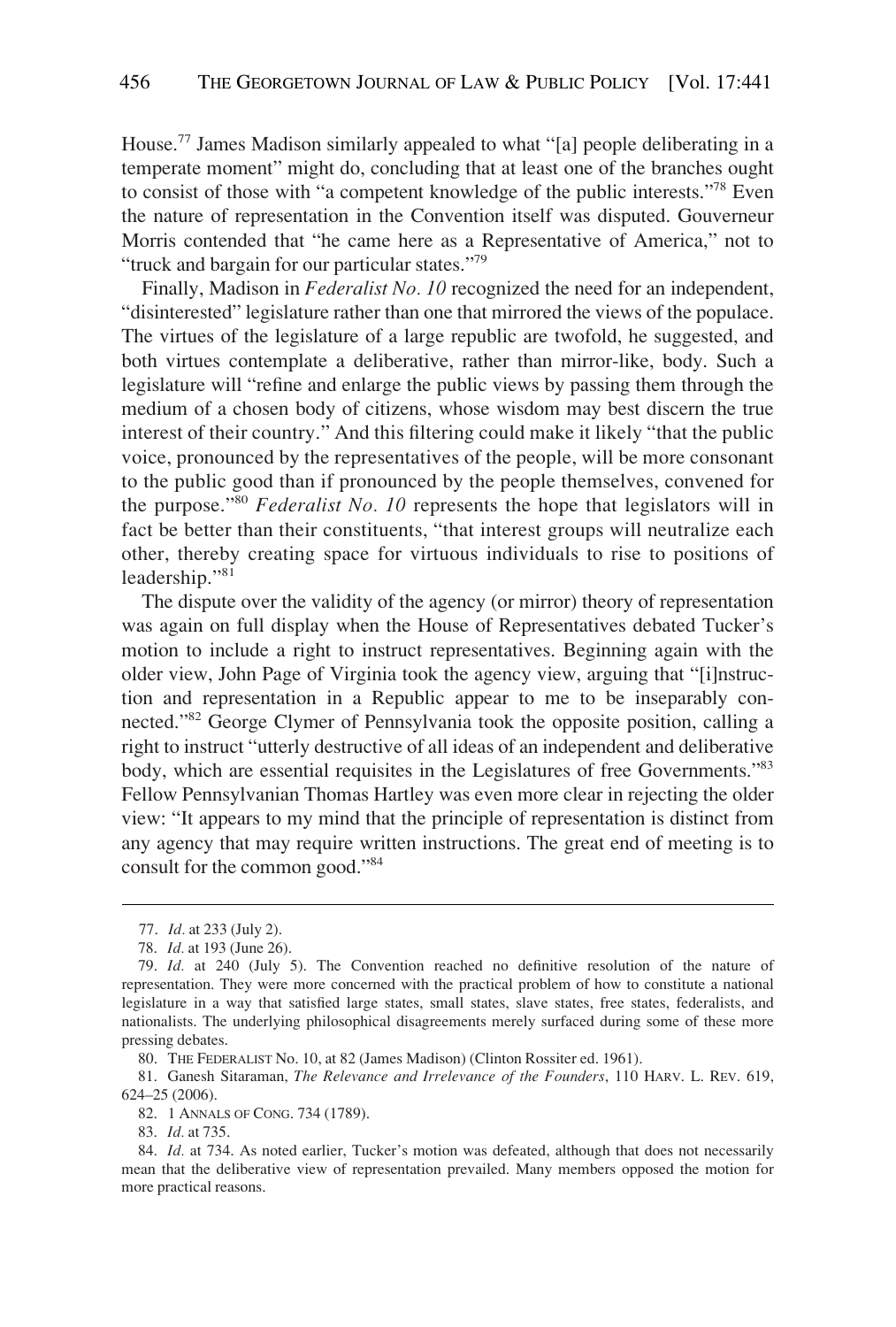<span id="page-17-0"></span>This divergence of views about the nature of representation was unlike the debate about the appropriate size and power of the national government. The latter, as I have already suggested, mostly broke down along established ideological lines and was decisively resolved in favor of the Federalists. The debate about the nature of representation, however, sometimes crossed those lines, with some Federalists clinging to the older notions about legislatures as mirrors of their constituents and some Anti-Federalists favoring the newer view of deliberative legislatures.<sup>85</sup> And the disputes about the nature of representation were not definitively resolved during the Founding era. So the problem with Lawson's and Seidman's historical account here is not that they present a view that was rejected, but rather that they present as a consensus only one side of a very active debate. Like their other omissions, it suggests that the book is advocacy rather than historical scholarship.

3. The Founding Generation's Other Great Fear: Majority Tyranny

Finally, Lawson and Seidman focus on only one of the Founding generation's two major concerns. They are undoubtedly correct that one great worry of the era was that government, as agents of the people, might be unfaithful to their trust. Protections against governmental perfidy—or what Zephyr Teachout calls the "anti-corruption principle"86—are found throughout the Constitution and figured prominently in contemporaneous debates. I have already suggested that agency law is not the most apt analogy to describe how the Founding Era responded to those fears. The more significant problem with the book's historical analysis, however, is that it leaves out entirely a second major concern: majority tyranny.

G. Edward White has summarized the Founders' concerns:

[A]longside the evils of monarchic tyranny and corruption that American republicans identified were another set of evils, and . . . the form of government created by the Constitution was designed to respond to those as well as to the former set. The other evils were *democratic* tyranny and corruption, the expected results of interactions between demagogues and the untutored masses . . . . [T]he proponents of the Constitution, while understanding the importance of a theoretical relocation of sovereignty in "the people," held, in the main, a skeptical view of the capacity of the people as a whole to govern themselves  $\ldots$ .<sup>87</sup>

<sup>85.</sup> Both Gordon Wood and Saul Cornell argue that dispute about the nature of representation did break largely along Federalist/Anti-Federalist lines. *See* CORNELL, *supra* note 65, at 147–53; WOOD, *supra* note 69, at 54. Looking only at the debates in the Convention, this does not seem to me to be as clear as it is to Cornell and Wood. If, however, Cornell and Wood are correct, then Lawson and Seidman are even more misleading: rather than simply limiting themselves to one side of an ongoing debate, they have attributed to the Constitution the views of the *losing* side.

<sup>86.</sup> Zephyr Teachout, *The Anti-Corruption Principle*, 94 CORNELL L. REV. 341 (2009).

<sup>87.</sup> G. Edward White, *Reading the Guarantee Clause*, 65 U. COLO. L. REV. 787, 794–95 (1994).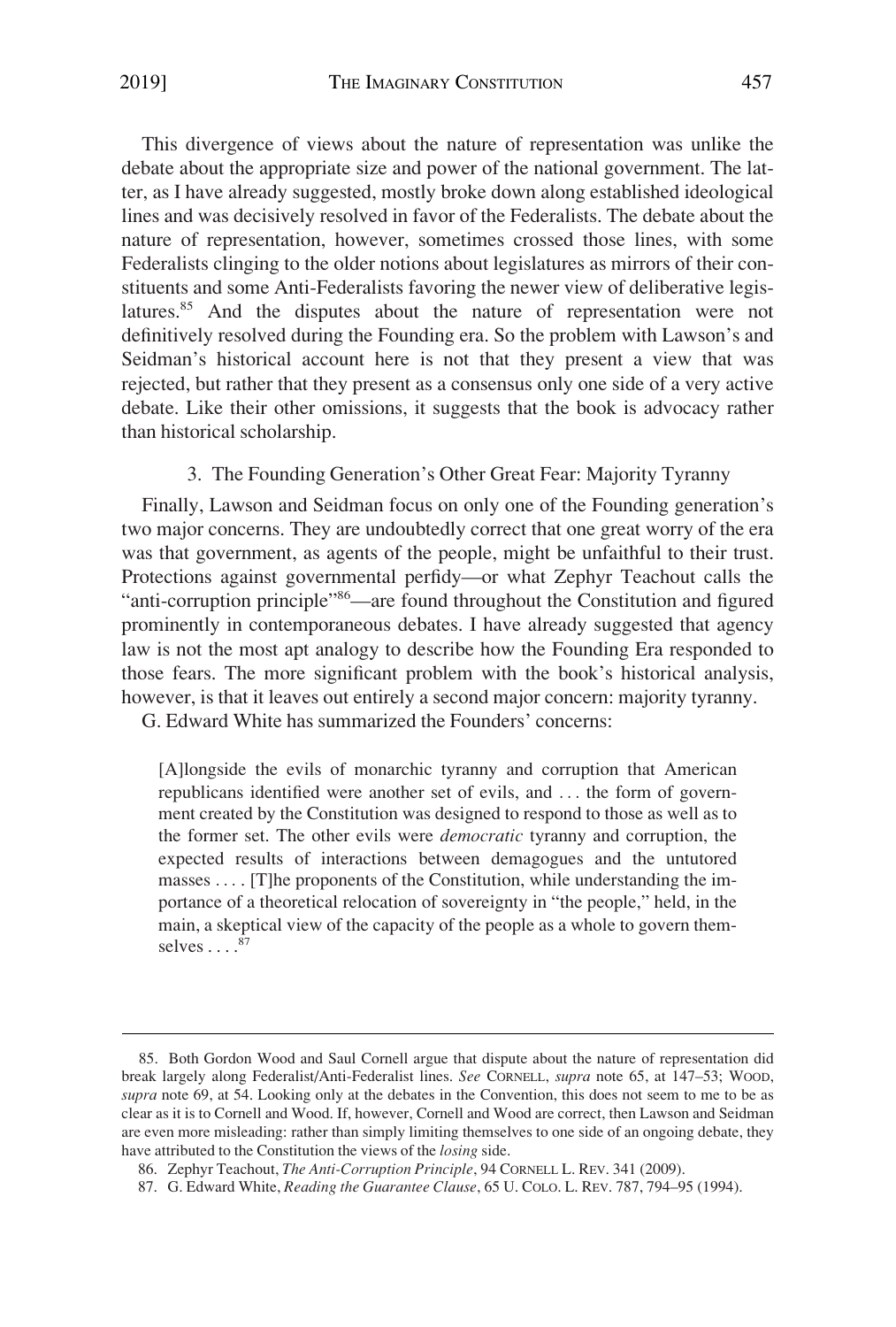As Gordon Wood put it, describing reactions to the popular state governments established after independence: "An excess of power in the people was leading ... to a new kind of tyranny, not by traditional rules, but by the people themselves."88 Forrest McDonald has described one of the Founders' goals as "preventing self-government from degenerating into majoritarian tyranny."89

We can see evidence of this fear before, during, and after the Constitutional Convention. In 1787, Benjamin Rush epitomized the twin concerns of faithless government agents and tyrannical majorities: "In our opposition to monarchy, we forgot that the temple of tyranny has two doors. We bolted one of them by proper restraints, but we left the other open, by neglecting to guard against the effects of our own ignorance and licentiousness."<sup>90</sup> James Madison, writing to Thomas Jefferson, emphasized that majority tyranny was the greater danger: "the invasion of private rights is chiefly to be apprehended, not from acts of Government contrary to the sense of its constituents, but from acts in which the Government is the mere instrument of the major number of constituents."<sup>91</sup>

This skeptical view of democracy—and the fear of a tyranny of the majority was shared by Federalists and Anti-Federalists alike. "The Anti-Federalists were not latter-day democrats . . . . The last thing in the world they wanted was a national democracy which would permit Congressional majorities to operate freely and without restraint."92 In the Constitutional Convention, Elbridge Gerry, who became a leading Anti-Federalist, lamented the "excess of democracy."<sup>93</sup> During the ratification debates, Anti-Federalist Maryland "Farmer" contended that in democracies, "the tyranny of the legislative is most to be dreaded,"94 and Anti-Federalist "Agrippa" wrote that it is "as necessary to defend an individual against the majority in a republick as against the king in a monarchy."95

These illustrative quotations from both primary and secondary sources barely skim the surface, but they are sufficient to demonstrate that the Founders were as worried about government agents who *obeyed* their principals' instructions as they were about those who might not.<sup>96</sup> Lawson's and Seidman's characterization

92. Cecilia Kenyon, *Men of Little Faith*, 12 WM & M. Q. 3, 42–43 (1955).

<sup>88.</sup> GORDON WOOD, THE CREATION OF THE AMERICAN REPUBLIC 1776–1787, at 404 (1969).

<sup>89.</sup> FORREST MCDONALD, NOVUS ORDO SECLORUM: THE INTELLECTUAL ORIGINS OF THE CONSTITUTION 291 (1985).

Benjamin Rush, Address to the People of the United States (Jan. 1787), at [http://teaching](http://teachingamericanhistory.org/library/document/address-to-the-people-of-the-united-states/)  90. [americanhistory.org/library/document/address-to-the-people-of-the-united-states/](http://teachingamericanhistory.org/library/document/address-to-the-people-of-the-united-states/) [\[https://perma.cc/F6KJ-](https://perma.cc/F6KJ-YP4C)[YP4C](https://perma.cc/F6KJ-YP4C)] (quoted in MCDONALD, *supra* note 89, at 3).

<sup>91.</sup> Letter from James Madison to Thomas Jefferson (Oct. 17, 1788), *in* 11 THE PAPERS OF JAMES MADISON 299 (Robert A. Rutland and Charles F. Hobson eds. 1977).

<sup>93.</sup> MADISON'S NOTES, *supra* note 74, at 39 (May 31).

<sup>94.</sup> *Essays by a Farmer No. I*, *reprinted in* 5 THE COMPLETE ANTI-FEDERALIST 15 (Herbert J. Storing ed. 1981) (hereinafter STORING, COMPLETE ANTI-FEDERALIST).

<sup>95.</sup> Letter from Agrippa to the Massachusetts Convention (Feb. 5, 1788), *in* 4 STORING, COMPLETE ANTI-FEDERALIST, *supra* note 94, at 111.

<sup>96.</sup> Daryl Levinson makes a similar point: The Founders, in his words, were concerned about agency problems but also "worried that the principal-agent relationship between constituents and their representative would be all to tight, allowing . . . the oppression of minorities." Levinson, *Parchment*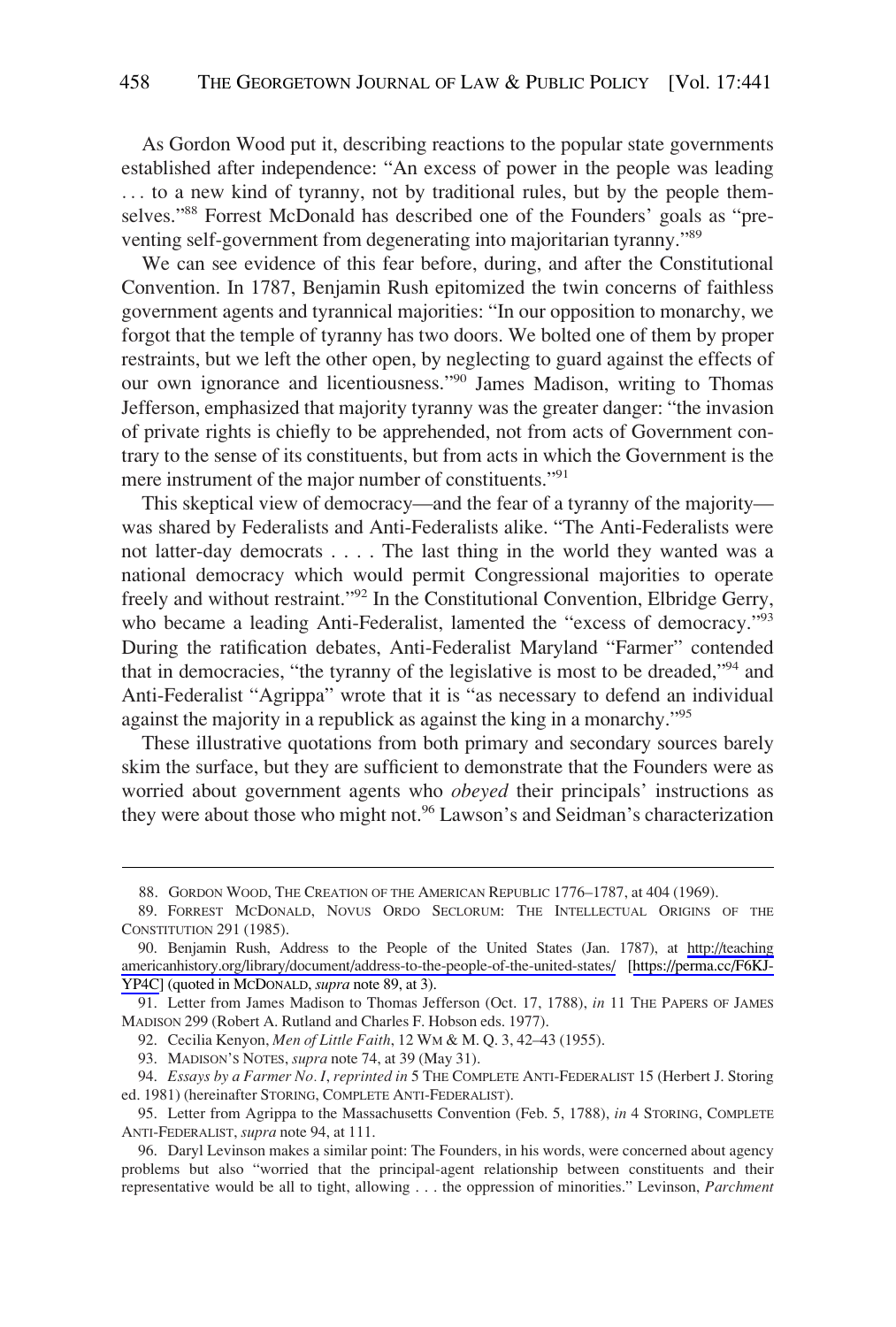<span id="page-19-0"></span>of the Constitution as a power of attorney focuses solely on the latter problem, thus missing half the historical debate.

Ironically, illuminating the Founding generation's fear of majority tyranny might bolster the authors' conservative political agenda, insofar as the broad federal legislation they decry is the product of popular majorities. But, of course, not all popularly enacted legislation is tyrannical, and separating valid from invalid legislation thus requires a political theory about the nature of *rights*. 97 Eschewing such a theory, Lawson and Seidman instead rely on an argument that limits the *powers* of government—but in the process, they distort history.

Even aside from the Founders' views, recognizing the potential for a tyranny of the majority reveals a final problem with characterizing the Constitution as a power of attorney. The next Part addresses that problem.

#### IV. CONFLICTING PRINCIPALS

The recognition that some factions of "We the People" might oppress others (in other words, the possibility of tyranny of the majority) creates a further complication. It is a recognition that there are conflicts of interest among the principals who are, according to Lawson and Seidman, delegating a power of attorney to the government. If we include "our posterity" as other beneficiaries of the power of attorney—as Lawson and Seidman do<sup>98</sup>—the conflicts multiply even more.

And, in fact, it is resolving these conflicts of interest among the citizenry (and future citizens) that is the primary activity of government today, and the driving force behind most of the legislation Lawson and Seidman criticize. What costs may be imposed on the many in order to safeguard healthcare for the few who cannot afford it? When does intrastate commerce have a sufficient relationship to interstate commerce so that the former must be regulated in order to protect the latter? How do we balance the rights of property owners and corporations today against the harms of climate change in the future? How do we allocate rights between private citizens who want to discriminate and the victims of that discrimination? These are the sorts of questions that underlie government decisions to

97. For a preliminary sketch of just such a theory against the conservative, deregulatory agenda, see Suzanna Sherry, *Selective Judicial Activism: Defending* Carolene Products, 14 GEO. J.L. & PUB. POL'Y 559 (2016).

98. LAWSON & SEIDMAN, *supra* note 1, at 50.

*and Politics*, *supra* note 46, at 666. Michael Klarman takes a somewhat different approach, suggesting that only the elite Federalists favored the "undemocratic" provisions of the Constitution; "most Americans would have expected or wanted" a "vastly different Constitution." KLARMAN, *supra* note 64, at 540. The Federalists nevertheless managed to secure ratification through "built-in advantages and miscalculations by their opponents" as well as by "ma[king] some of their own luck" and by "presenting the country with a stark choice between the admittedly flawed Articles . . . and the vastly different Constitution," disallowing any intermediate options. *Id.* at 610–11. If Klarman is right, it weakens Lawson's and Seidman's argument still further by undermining the legitimacy of relying on the original meaning of a Constitution that essentially put one over on the American people. We should neither venerate nor slavishly adhere to a document that was the result of a coup—which, of course, is part of Klarman's point.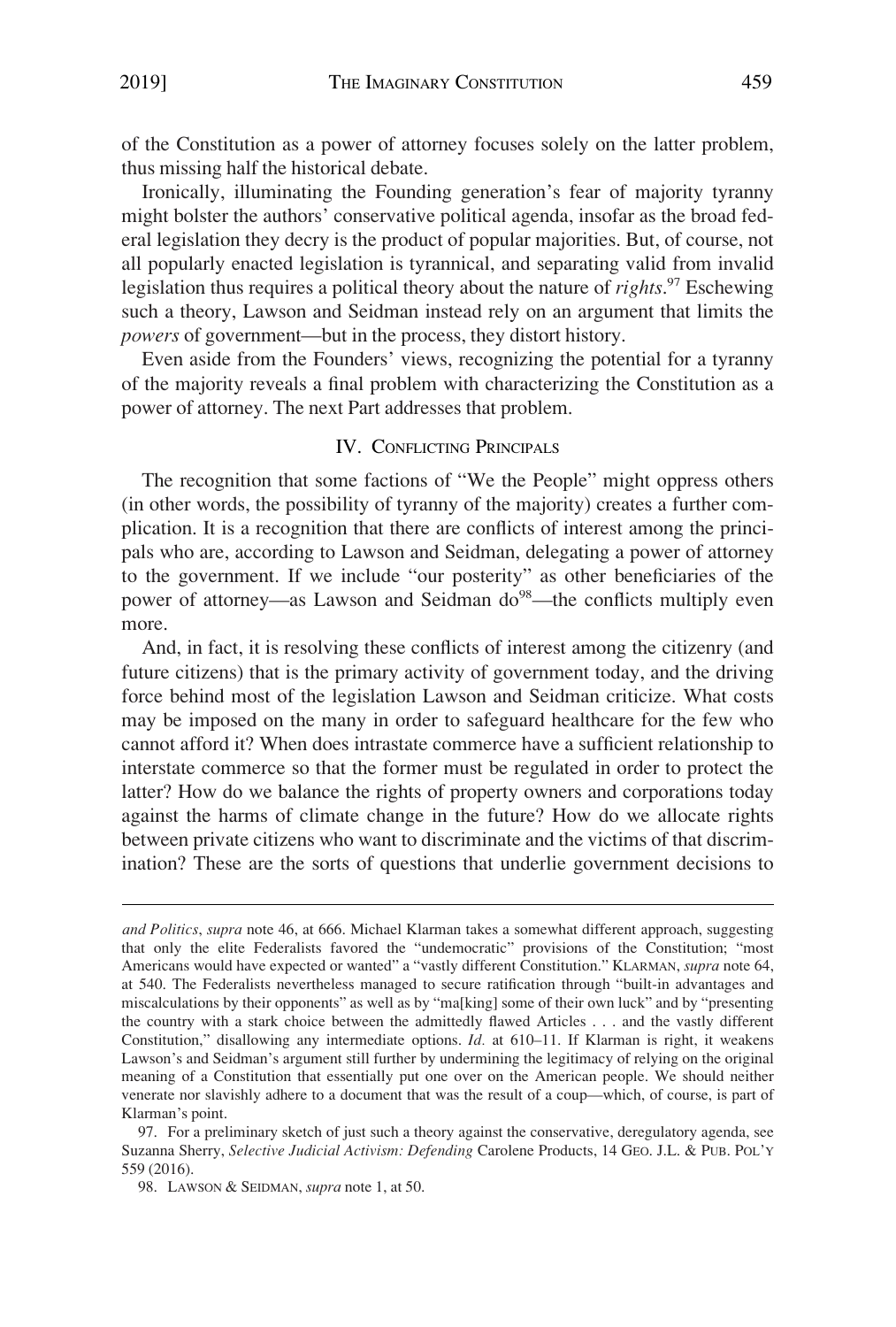enact many of the laws that Lawson and Seidman seek to invalidate as an unconstitutional exercise of power beyond that granted by the power of attorney.

Viewing government's role as adjusting relationships among We the People rather than as solely the people's agent is not a recent invention. Madison himself wrote that "the regulation of these various and interfering interests forms the principal task of modern legislation."99 As Gordon Wood notes, by the 1790s most Americans recognized that "[p]olitics . . . could no longer be described as a contest between rulers and people" because the "political struggles would in fact be among the people themselves."<sup>100</sup>

What does this recognition of competing interests among the principals mean for the thesis that the Constitution is—or should be interpreted as if it were—a power of attorney? It makes a hash of it, because fiduciary law prohibits agents from representing multiple parties whose interests conflict. As the Restatement of the Law of Agency (Third) puts it: "[A]n agent who acts on behalf of more than one principal in a transaction between or among the principals has breached the agent's duty of loyalty to each principal through undertaking service to multiple principals that divides the agent's loyalty."101 In particular, an agent with multiple principals may not act as an agent for more than one of them with regard to any particular matter or transaction,<sup>102</sup> unless there is no substantial conflict among them.103 The Supreme Court has held that "[a] fiduciary cannot contend 'that, although he had conflicting interests, he served his masters equally well or that his primary loyalty was not weakened by the pull of his secondary one."<sup>104</sup>

Thus, it is contrary to the law of agency—that is, the law governing fiduciary relationships—to allow the government to represent, through a power of attorney, the conflicting interests of *all* the principals who make up We the People.

Lawson and Seidman might respond that in ratifying the Constitution, We the People have consented to allow the branches of government to represent us all. This argument is insufficient. First, it seems inconsistent with the underlying purpose of a power of attorney for multiple principals to authorize an agent (or several agents) to represent all of them in their dealings with one another. The purpose of a power of attorney is to allow an agent to act in lieu of the principal

<sup>99.</sup> THE FEDERALIST NO. 10 (James Madison), *supra* note 80, at 79.

<sup>100.</sup> WOOD, *supra* note 69, at 80.

<sup>101. 2</sup> RESTATEMENT OF THE LAW OF AGENCY 3D § 8.03 cmt. b (AM. LAW INST. 2006); *see also*  DANIEL S. KLEINBERGER, AGENCY, PARTNERSHIPS, AND LLCS 120 (2d ed. 2002) ("The mere existence of dual agency violates the duty of undivided loyalty.").

<sup>102. 1</sup> RESTATEMENT OF THE LAW OF AGENCY 3D § 3.14; *see also* [2005] UKHL 8, 1 W.L.R. 567, 567 (Eng.) (noting that a lawyer's duty of loyalty "very frequently makes it professionally improper and a breach of his duty to act for two clients with conflicting interests in the transaction at hand"); *cf*. UNIF. TRUSTS ACT § 6 (1937) (forbidding the trustee of one trust from selling property to itself as the trustee of another trust).

<sup>103. 1</sup> RESTATEMENT OF THE LAW OF AGENCY 3D § 3.16.

<sup>104.</sup> NLRB v. Amax Coal Co., 453 U.S. 322, 330 (1981) (quoting Woods v. City National Bank & Trust Co., 312 U.S. 262, 269 (1941)).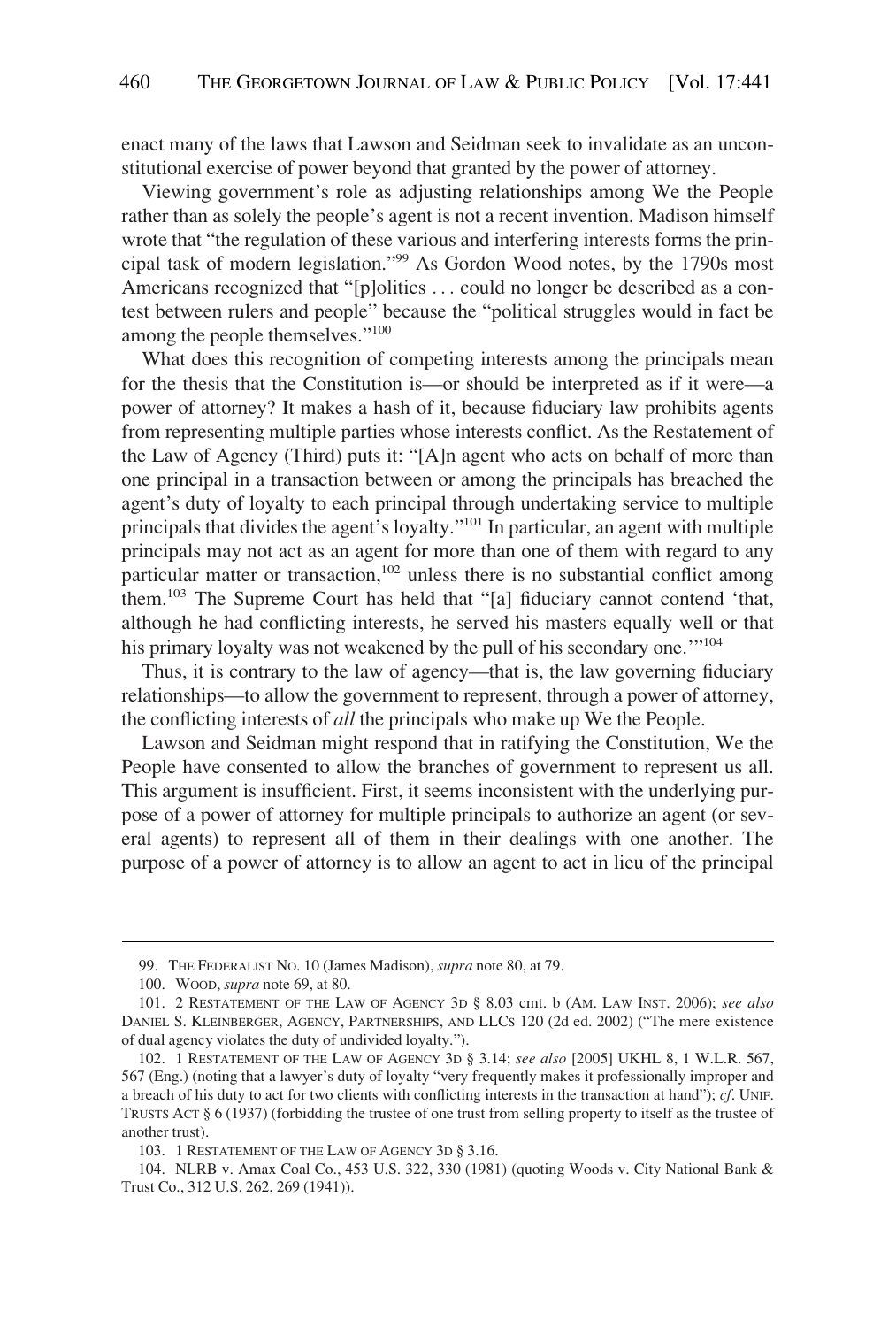to accomplish the principal's wishes; where the wishes of multiple principals conflict, the agent cannot fulfill his duties.

Further, if an agent (after appropriate disclosures) obtains multiple principals' consent to represent them all, the agent "owes duties of good faith, disclosure, and fair dealing to all of the principals."105 But good faith and fair dealing are a far cry from—and might well be inconsistent with—the strict limitations on delegated power that Lawson and Seidman advocate. Indeed, the representation of multiple principals in the same transaction, to the extent that it is permitted at all, seems much closer to what Lawson and Seidman describe as the business judgment rule, which contains "a presumption that in making a business decision the directors of a corporation acted  $\dots$  in good faith."<sup>106</sup> As they note, this is a "highly deferential" standard.<sup>107</sup>

Finally, even if representation of multiple principals is permitted and subjects the agent to the standard fiduciary duties of loyalty and care, those duties are owed to *each* of the principals. And that brings us right back to the problem that most modern governmental decisions pose the dilemma of how to adjust the rights, duties, and relationships among different citizens. Acting as an appropriate fiduciary for one set of principals will often entail violating fiduciary duties to another set.108

This last point yields an observation about the appropriate characterization of the Constitution. Adjusting the rights, duties, and relationships among different segments of the public—which is a large part of what government does—makes the government more of an arbitrator than a fiduciary. Fiduciaries represent the interests of their principals; arbitrators decide disputes among principals. Perhaps in ratifying the Constitution, We the People consented to having government entities arbitrate our differences. Characterizing the Constitution as making the federal government a species of arbitrator is much more consistent with both the general views of the Founding generation and the role of government in modern America than is characterizing the Constitution as a power of attorney. But doing so does not lead where Lawson and Seidman want to go: toward deregulation and small government. So we are back to my original point: "A Great Power of Attorney" is not so much a historical work as a political one.

<sup>105. 2</sup> RESTATEMENT OF THE LAW OF AGENCY 3D § 8.06. Lawson and Seidman don't talk about the duty of fair dealing, but they do talk about the duty of impartiality, which seems similar. *See* LAWSON & SEIDMAN, *supra* note 1, at 151.

<sup>106.</sup> LAWSON & SEIDMAN, *supra* note 1, at 137. The rule also presumes that the directors acted "on an informed basis" and "in the honest belief" that they were acting in the best interests of the corporation. *Id.* 

<sup>107.</sup> *Id.* 

<sup>108.</sup> One scholar suggests that conflicting duties to multiple principals may be resolved by privileging the duty of loyalty over the duty of care. Arthur R. Laby, *Resolving Conflicts of Duty in Fiduciary Relationships*, 54 AM. U. L. REV. 75 (2004). That does not help in this context, because the options that the government chooses among do not neatly divide into violations of the duty of care and violations of the duty of loyalty.